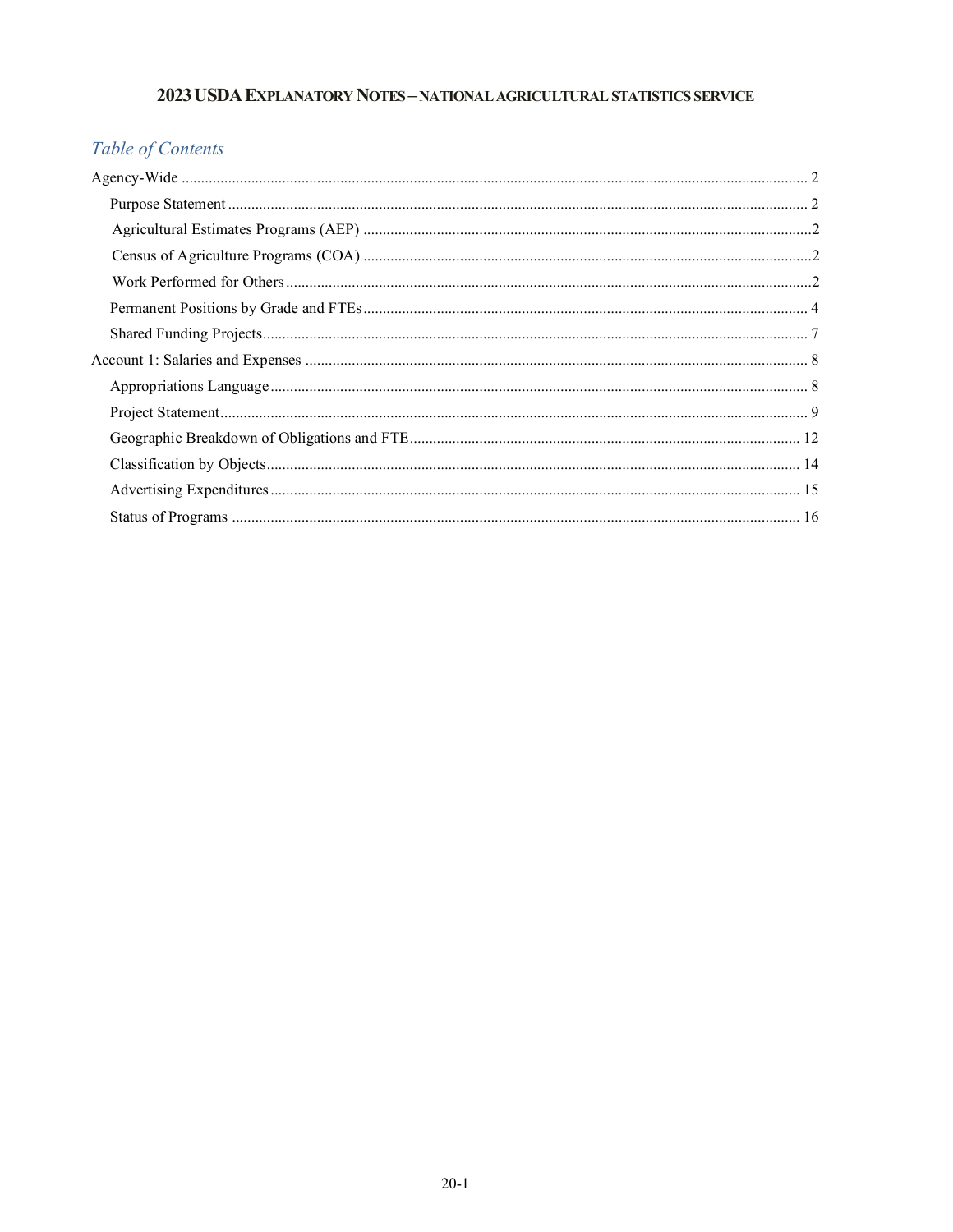#### <span id="page-1-0"></span>*AGENCY-WIDE*

### <span id="page-1-1"></span>**PURPOSE STATEMENT**

The National Agricultural Statistics Service (NASS) was established by Secretary's Memorandum No. 1446, Supplement 1, of April 3, 1961, under Reorganization Plan No. 2 of 1953 and other authorities. The mission of the agency is to provide timely, accurate, and useful statistics in service to U.S. agriculture.

The statistical data provided by NASS is essential to the public and private sectors for making effective policy, production, and marketing decisions on a wide range of agricultural commodities. Every 5 years the Census of Agriculture (COA) provides comprehensive national, State and county data as well as selected data for Puerto Rico, Guam, Virgin Islands, Northern Mariana Islands and American Samoa Islands. NASS' responsibilities are authorized under the Agricultural Marketing Act of 1946 (7 U.S.C. 1621 – 1627), and the Census of Agriculture Act of 1997, Public Law 105-113 (Title 7 U.S. Code 2204g).

## <span id="page-1-2"></span>**Agricultural Estimates Programs (AEP)**

In the AEP, NASS annually publishes approximately 450 agricultural statistical national reports and thousands of additional agricultural statistical State reports, covering more than 120 crops, 45 livestock items, and 12 major economic and environmental categories. These releases are complemented by State agricultural statistical releases. These basic and objective data are critical to maintain an orderly association between the consumption, supply, marketing, expenses, and income sectors of agriculture. NASS uses scientifically designed surveys to provide the basis for developing estimates of production, supply price, and other aspects of the agricultural economy. Officially USDA national, State, and county estimates and statistical reports are issued relating to the number of farms and land in farms; acreage, types, and production of farm crops; number of livestock on farms and of livestock products; stocks of agricultural commodities; value and utilization of farm products; prices received and paid by farmers; agricultural chemical use; and on other subjects as needed. The regional offices forward the estimates to NASS headquarters where they are combined and released at preannounced scheduled times to the press and public through the Agricultural Statistics Board. The statistical data provided by NASS enhances the competitiveness and sustainability of rural farm economics by leveling the playing field. All parties have equal access to official statistics. NASS regularly surveys thousands of operators of farms, ranches, and agribusiness who provide information on a confidential basis. The necessity of protecting respondent confidentiality and ensuring the impartiality of official agricultural statistics and universal accessibility at predetermined and publicized dates and times are addressed by having the Federal government produce these statistics.

## <span id="page-1-3"></span>**Census of Agriculture Programs (COA)**

The COA is taken every five years and provides comprehensive data on the agricultural economy, including data on the number of farms, land use, production expenses, value of land and buildings, farm size and characteristics of farm operators, market value of agricultural production sold, acreage of major crops; inventory of livestock and poultry, and farm irrigation practices. The COA data collection is conducted in close cooperation with the Nation's agricultural user group and farmer organizations. The COA ensures that the list frame used for sampling records for surveys is current and is also utilized for the Agricultural Estimates program as well as the reimbursable survey program. Under the COA appropriation in 2015, NASS started publishing the Current Agricultural Industrial Reports (CAIR). Results of the 2017 COA were published in FY 2019. FY 2021 was a critical planning year for the 2022 COA.

## <span id="page-1-4"></span>**Work Performed for Others**

NASS lends technical expertise and conducts surveys for other Federal agencies, State governments, and private organizations on a reimbursable basis. Through the reimbursable program, NASS provides support and assistance with questionnaire and sample design, data collection and editing, analysis of survey results, and training. NASS also provides technical consultation, support and assistance for international programs under participating agency service agreements. The Census of Agriculture is essential to the reimbursable program and provides a current list frame to draw sampling records from which to do client work.

NASS maintains a central office in Washington, D.C., a National Operations Center in St. Louis, Missouri, and a network of 12 regional field offices that serve all 50 States operating through cooperative agreements with the National Association of State Departments of Agriculture (NASDA) or universities. As of September 30, 2021, there were 843 permanent full-time employees, including 368 in the headquarters office and 475 in field offices.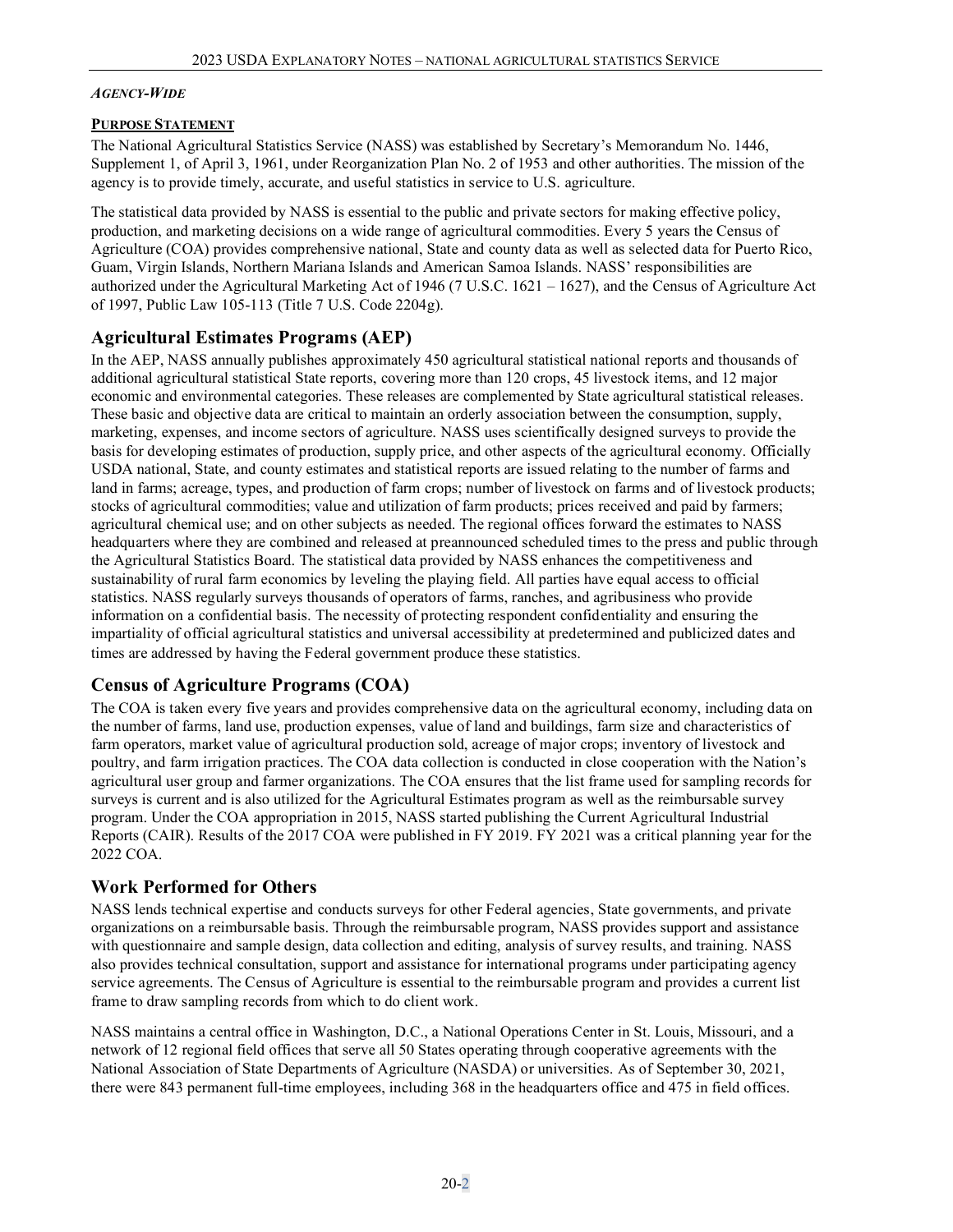## **AVAILABLE FUNDS AND FTES**

*Table NASS-1. Available Funds and FTEs (thousands of dollars, FTEs)*

| Item                                | 2020      | <b>FTE</b>               | 2021          | <b>FTE</b>               | 2022                     | <b>FTE</b>               | 2023           | <b>FTE</b>               |
|-------------------------------------|-----------|--------------------------|---------------|--------------------------|--------------------------|--------------------------|----------------|--------------------------|
|                                     | Actual    |                          | Actual        |                          | <b>Estimated</b>         |                          | <b>Budget</b>  |                          |
|                                     |           |                          |               |                          |                          |                          |                |                          |
| Salaries and Expenses:              |           |                          |               |                          |                          |                          |                |                          |
| Discretionary Appropriations        | \$180,294 | 714                      | \$183,921     | 715                      | \$183,921                | 744                      | \$217,474      | 784                      |
| Total Adjusted Appropriation        | 180,294   | 714                      | 183,921       | 715                      | 183,921                  | 744                      | 217,474        | 784                      |
| Balance Available, SOY              | 204       | $\overline{\phantom{a}}$ | 250           | $\overline{a}$           | 176                      |                          |                |                          |
| Recoveries, Other                   | 8,610     | $\overline{\phantom{a}}$ | 11,906        | $\overline{\phantom{a}}$ |                          | $\overline{a}$           |                | $\overline{\phantom{a}}$ |
| Total Available                     | 189,108   | 714                      | 196,077       | 715                      | 184,097                  | 744                      | 217,474        | 784                      |
| Balance Available, EOY              | $-250$    | $\overline{\phantom{a}}$ | $-176$        | $\overline{\phantom{m}}$ |                          | $\overline{\phantom{a}}$ |                |                          |
| <b>Total Obligations</b>            | 188,858   | 714                      | 195,901       | 715                      | 184,097                  | 744                      | 217,474        | 784                      |
| Other USDA:                         |           |                          |               |                          |                          |                          |                |                          |
| AMS, pesticide cert. and base month | 98        | 3                        | 1,605         | 6                        | 1,605                    | 8                        | 1,605          | 8                        |
| ARS, Nutrient Data Laboratory       | 40        | $\overline{\phantom{a}}$ | 210           | $\mathbf{1}$             |                          |                          |                |                          |
| <b>APHIS</b>                        | 768       | $\mathfrak{Z}$           | 510           | $\overline{\phantom{a}}$ | 521                      | $\overline{a}$           | 521            | $\overline{a}$           |
| <b>ERS</b>                          | 7,794     | 39                       | 8,992         | 39                       | 5,842                    | 41                       | 5,842          | 41                       |
| FAS                                 | 703       | 5                        | 261           | $\overline{\phantom{a}}$ | 511                      | $\overline{\phantom{a}}$ | 511            | $\overline{\phantom{a}}$ |
| $_{\rm FS}$                         | 380       | $\mathbf{1}$             | 284           | $\overline{\phantom{a}}$ | 93                       | $\overline{a}$           | 93             | $\blacksquare$           |
| <b>FSA</b>                          | 6,456     | 35                       | 6,462         | 35                       | 6,462                    | 38                       | 6,462          | 38                       |
| <b>NRCS</b>                         | 225       | $\frac{1}{2}$            | 3,412         | 6                        | 3,000                    | 6                        | 3,000          | 6                        |
| OCIO                                |           | $\overline{\phantom{m}}$ | 302           |                          | 302                      |                          | 302            |                          |
| <b>RMA</b>                          |           | $\overline{\phantom{a}}$ | 1,500         | 5                        |                          |                          |                | $\overline{\phantom{0}}$ |
| WAOB, Lock-up                       | 17        | $\overline{a}$           | 11            | $\overline{a}$           | 11                       | $\overline{\phantom{0}}$ | 11             | $\overline{a}$           |
| Miscellaneous USDA Reimbursable     | 900       | $\overline{\phantom{a}}$ |               | $\overline{\phantom{a}}$ |                          | $\overline{\phantom{a}}$ |                |                          |
| Total, Other USDA                   | 17,381    | 86                       | 23,549        | 92                       | 18,347                   | 93                       | 18,347         | 93                       |
| Total, Agriculture Available        | 206,489   | 800                      | 219,626       | 807                      | 202,444                  | 837                      | 235,821        | 877                      |
| Other Federal Funds:                |           |                          |               |                          |                          |                          |                |                          |
| American Peanut Council             | 214       | $\mathbf{1}$             | 214           | $\mathbf{1}$             | 214                      | $\mathbf{1}$             | 214            | $\mathbf{1}$             |
| Census Bureau                       | 25        | $\overline{a}$           |               | $\overline{\phantom{a}}$ |                          |                          |                | $\overline{\phantom{0}}$ |
| DOI, BLM grazing fees survey        | 76        | $\overline{\phantom{a}}$ | 79            | $\overline{\phantom{m}}$ | 79                       |                          | 79             | $\overline{\phantom{0}}$ |
| DOL, Ag Labor                       | 1,400     | 7                        |               | $\overline{\phantom{a}}$ |                          | $\overline{\phantom{0}}$ |                | $\overline{\phantom{0}}$ |
| Health & Human Services             |           | $\overline{\phantom{a}}$ | 206           | $\mathbf{1}$             | $\overline{a}$           | $\overline{\phantom{0}}$ |                | $\overline{a}$           |
| <b>NASA</b>                         | 26        | $\overline{\phantom{a}}$ |               | $\overline{\phantom{a}}$ |                          | $\overline{\phantom{a}}$ |                | $\overline{\phantom{0}}$ |
| United Soybean Council              | 25        | $\overline{\phantom{m}}$ | 25            | $\overline{a}$           | 25                       | $\overline{\phantom{a}}$ | 25             | $\overline{\phantom{a}}$ |
| <b>CNSTAT Core (DOT)</b>            | 15        | $\overline{\phantom{a}}$ | $\frac{1}{2}$ | $\overline{\phantom{a}}$ | $\overline{\phantom{a}}$ | $\overline{\phantom{a}}$ | $\blacksquare$ | $\overline{\phantom{a}}$ |
| US International Trade Comm.        | -         | $\overline{\phantom{a}}$ | $10\,$        | $\overline{\phantom{a}}$ |                          | $\qquad \qquad -$        |                | -                        |
| USGS (RDD)                          | 3         | $\overline{\phantom{m}}$ |               | $\overline{\phantom{a}}$ |                          |                          |                | $\overline{\phantom{a}}$ |
| Total, Other Federal                | 1,784     | $\,$ 8 $\,$              | 534           | 2                        | 318                      | $\mathbf{1}$             | 318            | $\mathbf{1}$             |
| Non-Federal Funds:                  |           |                          |               |                          |                          |                          |                |                          |
| State Agencies - survey work        | 2,617     | 12                       | 2,398         | 12                       | 3,011                    | 12                       | 3,011          | 12                       |
| Total, Non-Federal                  | 2,617     | 12                       | 2,398         | 12                       | 3,011                    | 12                       | 3,011          | 12                       |
| Total Available, NASS               | 210,890   | 820                      | 222,558       | 821                      | 205,773                  | 850                      | 239,150        | 890                      |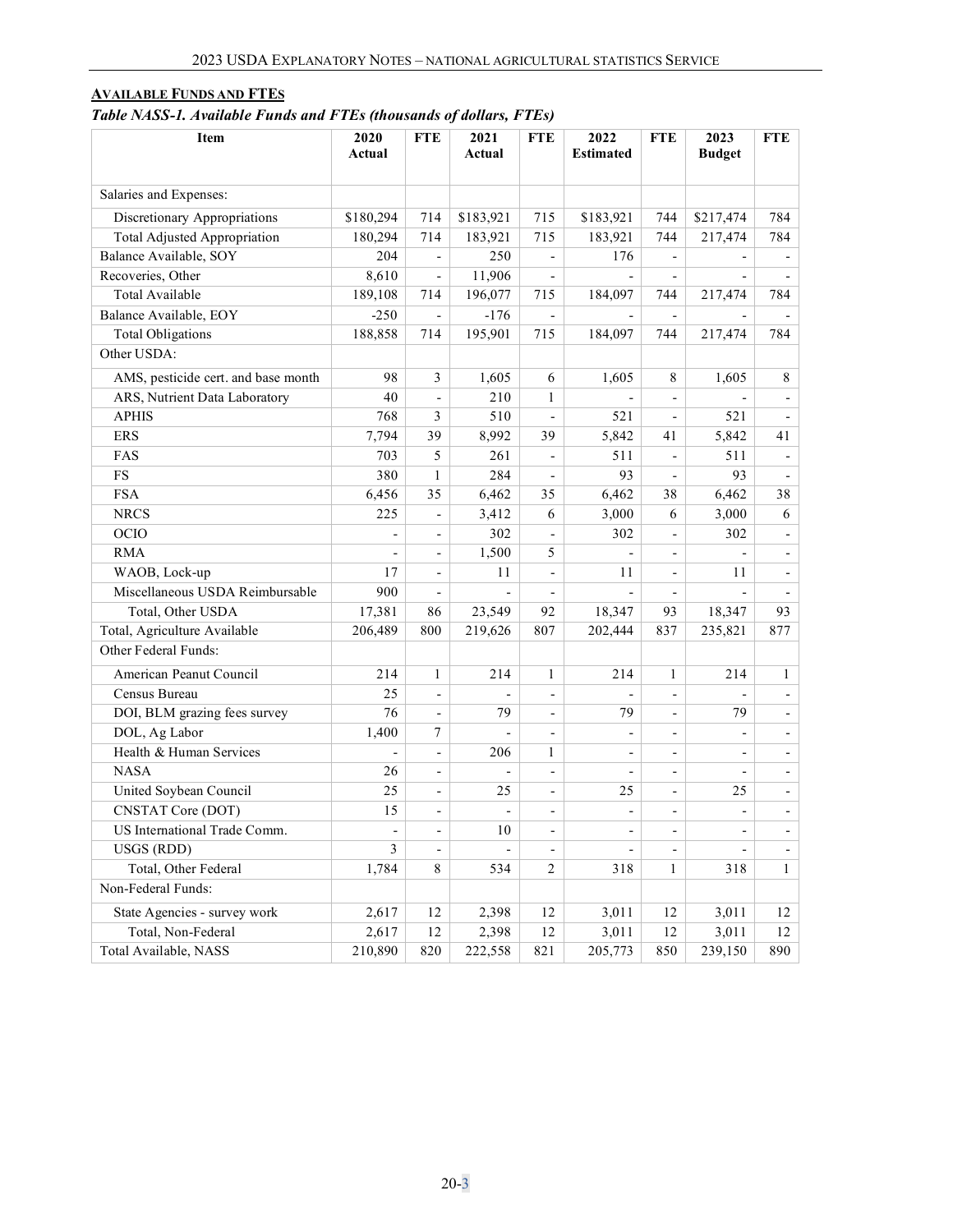### <span id="page-3-0"></span>**PERMANENT POSITIONS BY GRADE AND FTES**

## *Table NASS-2. Permanent Positions by Grade and FTEs*

| Item                   | D.C.                     | Field                    | 2020<br>Actual<br><b>Total</b> | D.C.                     | Field                    | 2021<br>Actual<br>Total  | D.C.                     | Field                    | 2022<br><b>Estimated</b><br><b>Total</b> | D.C.                     | Field                    | 2023<br><b>Budget</b><br><b>Total</b> |
|------------------------|--------------------------|--------------------------|--------------------------------|--------------------------|--------------------------|--------------------------|--------------------------|--------------------------|------------------------------------------|--------------------------|--------------------------|---------------------------------------|
| <b>SES</b>             | 9                        | $\mathbf{1}$             | 10                             | 9                        | $\mathbf{1}$             | 10                       | 9                        | $\mathbf{1}$             | 10                                       | 9                        | $\mathbf{1}$             | 10                                    |
| SL                     | 1                        | $\overline{\phantom{a}}$ | $\mathbf{1}$                   | $\mathbf{1}$             | $\overline{\phantom{a}}$ | $\mathbf{1}$             | $\mathbf{1}$             |                          | $\mathbf{1}$                             | $\mathbf{1}$             | $\overline{\phantom{0}}$ | $\mathbf{1}$                          |
| $GS-15$                | 22                       | 16                       | 38                             | 22                       | 16                       | 38                       | 22                       | 16                       | 38                                       | 22                       | 16                       | 38                                    |
| $GS-14$                | 56                       | 61                       | 117                            | 61                       | 61                       | 122                      | 61                       | 61                       | 122                                      | 61                       | 61                       | 122                                   |
| $GS-13$                | 205                      | 56                       | 261                            | 195                      | 56                       | 251                      | 205                      | 56                       | 261                                      | 205                      | 56                       | 261                                   |
| $GS-12$                | 27                       | 191                      | 218                            | 30                       | 191                      | 221                      | 30                       | 191                      | 221                                      | 30                       | 191                      | 221                                   |
| $GS-11$                | 19                       | 18                       | 37                             | 15                       | 18                       | 33                       | 19                       | 18                       | 37                                       | 19                       | 18                       | 37                                    |
| $GS-10$                | $\mathbf{1}$             | $\overline{\phantom{a}}$ | 1                              | $\mathbf{1}$             | $\overline{\phantom{a}}$ | 1                        | 1                        | $\overline{\phantom{0}}$ | $\mathbf{1}$                             | $\mathbf{1}$             | $\overline{\phantom{a}}$ |                                       |
| $GS-9$                 | 18                       | 27                       | 45                             | 15                       | 35                       | 50                       | 18                       | 35                       | 53                                       | 18                       | 35                       | 53                                    |
| $GS-8$                 | 12                       | 23                       | 35                             | 10                       | 23                       | 33                       | 12                       | 23                       | 35                                       | 12                       | 23                       | 35                                    |
| $GS-7$                 | 5                        | 43                       | 48                             | 5                        | 43                       | 48                       | 5                        | 43                       | 48                                       | 5                        | 43                       | 48                                    |
| $GS-6$                 | $\mathbf{1}$             | 5                        | 6                              | $\mathbf{1}$             | $\overline{4}$           | 5                        |                          | 4                        | 5                                        | $\mathbf{1}$             | $\overline{4}$           | 5                                     |
| $GS-5$                 | $\overline{3}$           | $\mathbf{1}$             | 4                              | 3                        | 16                       | 19                       | 3                        | 16                       | 19                                       | $\overline{3}$           | 16                       | 19                                    |
| $GS-4$                 | $\overline{\phantom{a}}$ | $\overline{\phantom{a}}$ | $\overline{\phantom{a}}$       | $\overline{\phantom{a}}$ | 8                        | 8                        | $\overline{\phantom{0}}$ | 8                        | 8                                        | $\blacksquare$           | 8                        | 8                                     |
| $GS-3$                 | $\overline{\phantom{a}}$ | $\overline{\phantom{a}}$ | $\overline{\phantom{a}}$       | $\overline{\phantom{a}}$ | 3                        | $\mathbf{3}$             | $\overline{\phantom{0}}$ | $\mathcal{E}$            | 3                                        | $\blacksquare$           | $\mathcal{E}$            | 3                                     |
| <b>Total Permanent</b> | 379                      | 442                      | 821                            | 368                      | 475                      | 843                      | 387                      | 475                      | 862                                      | 387                      | 475                      | 862                                   |
| Unfilled, EOY          | $\overline{\phantom{a}}$ | $\overline{\phantom{a}}$ | $\overline{\phantom{a}}$       | $\overline{\phantom{a}}$ | $\overline{\phantom{a}}$ | $\overline{\phantom{a}}$ | $\overline{\phantom{a}}$ |                          | $\overline{\phantom{a}}$                 | $\overline{\phantom{a}}$ | $\overline{\phantom{a}}$ |                                       |
| Total Perm. FT<br>EOY  | 379                      | 442                      | 821                            | 368                      | 475                      | 843                      | 387                      | 475                      | 862                                      | 387                      | 475                      | 862                                   |
| <b>FTE</b>             | 353                      | 467                      | 820                            | 354                      | 467                      | 821                      | 376                      | 474                      | 850                                      | 376                      | 514                      | 890                                   |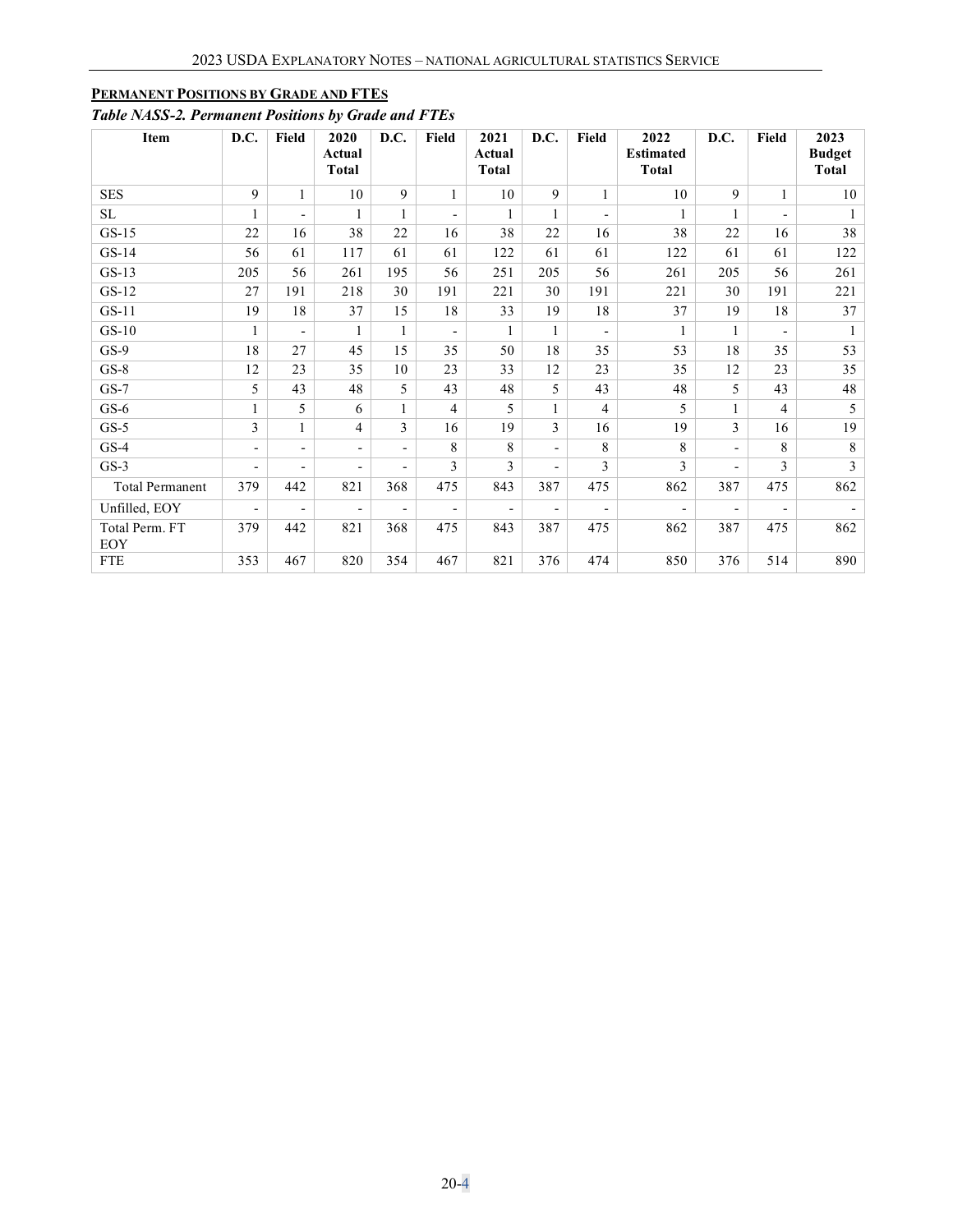#### **Vehicle Fleet**

All passenger motor vehicles operated by NASS are located at various field offices and are assigned based on approved program needs and geographic region. NASS uses its fleet to conduct agricultural statistics programs through its 12 regional statistical offices and 33 statistical offices that serve all 50 States. The NASS fleet is comprised primarily of sport utility vehicles (SUVs) that allow passengers and equipment to travel easily to farms, ranches, fields and trade shows. Among the 12 regional offices and 33 State offices, there are 7 NASS owned vehicles and 42 vehicles leased from General Services Administration (GSA). While all 12 NASS regional offices and 33 State offices require the use of motor vehicles, it is often more cost-effective to acquire vehicles through existing cooperative agreements with the National State Departments of Agriculture, through leases from State motor pools, or via rental agreements. Field offices monitor and track vehicles' use and costs. Where possible NASS uses short term rental and shared motor pools. The use of common carrier is not feasible. The ability to reach the nation's farms, ranches, and fields is crucial to the NASS mission and for ensuring data are collected and reported accurately.

#### **Changes to Motor Vehicle Fleet**

At the end of 2021, NASS had 49 vehicles; 7 owned and 42 GSA leased vehicles.

#### **Impediments to Managing the Motor Vehicle Fleet**

There are no identified impediments to managing the motor vehicle fleet in the most cost-effective manners reported accurately.

*Table NASS-3. Size, Composition, and Annual Costs of Motor Vehicle Fleet*

|                                      | <b>Sedans</b><br>and<br><b>Station</b><br>Wagons | Vans           | <b>SUVs</b> | Light<br><b>Trucks</b><br>4X2 | Light<br><b>Trucks</b><br>4X4 | Medium<br>Duty<br><b>Vehicles</b> | <b>Buses</b> | <b>Heavy</b><br>Duty<br><b>Vehicles</b> | Total<br><b>Vehicles</b> | Annual<br>Operating<br>Costs |
|--------------------------------------|--------------------------------------------------|----------------|-------------|-------------------------------|-------------------------------|-----------------------------------|--------------|-----------------------------------------|--------------------------|------------------------------|
| 2018 End of Year Operating Inventory |                                                  | 3              | 21          |                               | 24                            |                                   |              | $\bf{0}$                                | 50                       | \$238,000                    |
| 2020 End of Year Operating Inventory |                                                  | 3              | 20          | $\mathbf{0}$                  | 24                            |                                   |              | 0                                       | 49                       | 253,810                      |
| 2021 Planned Acquisitions            |                                                  | $\overline{0}$ | 8           |                               | $\overline{0}$                |                                   |              | $\Omega$                                | 8                        |                              |
| 2021 Planned Disposals               |                                                  | $\overline{0}$ | 8           |                               | $\overline{0}$                | 0                                 |              | $\overline{0}$                          | 8                        |                              |
| 2021 End of Year Operating Inventory |                                                  | 3              | 20          |                               | 24                            |                                   |              | $\mathbf{0}$                            | 49                       | 247,635                      |
| 2022 Planned Acquisitions            |                                                  | $\overline{0}$ | 9           |                               | $\overline{0}$                | 0                                 |              | $\Omega$                                | q                        |                              |
| 2022 Planned Disposals               |                                                  | $\Omega$       | Q           |                               | $\Omega$                      |                                   |              | $\theta$                                | q                        |                              |
| 2022 End of Year Operating Inventory |                                                  | 3              | 20          |                               | 24                            |                                   |              | $\bf{0}$                                | 49                       | 264,587                      |
| 2023 Planned Acquisitions            |                                                  | $\mathbf{0}$   | $\Omega$    |                               | $\overline{0}$                |                                   |              | $\Omega$                                |                          |                              |
| 2023 Planned Disposals               |                                                  | $\overline{0}$ | $\Omega$    |                               | $\overline{0}$                | 0                                 |              | $\overline{0}$                          |                          |                              |
| 2023 End of Year Operating Inventory |                                                  | 3              | 20          |                               | 24                            |                                   |              | $\bf{0}$                                | 49                       | 309,443                      |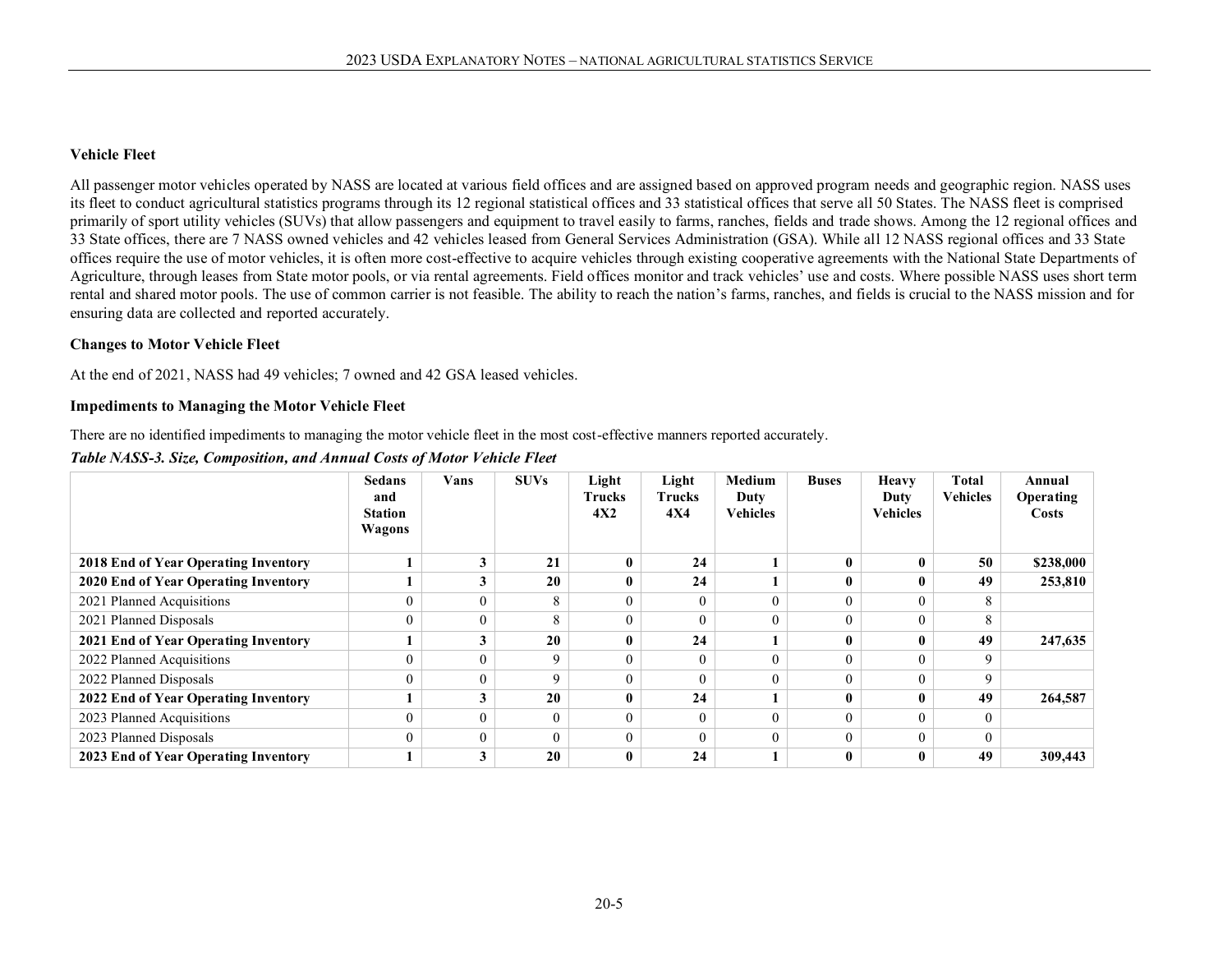| Fiscal<br>Year | <b>Net</b><br>Active<br>Fleet,<br><b>SOY</b> | <b>Disposals</b> | <b>Replacements</b>      | <b>Additions</b> | <b>Total</b><br><b>Acquisitions</b> | <b>Net Active</b><br>Fleet, EOY |
|----------------|----------------------------------------------|------------------|--------------------------|------------------|-------------------------------------|---------------------------------|
| 2020           | 49                                           | -                | $\overline{\phantom{a}}$ | $\qquad \qquad$  | $\qquad \qquad$                     | 49                              |
| 2021           | 49                                           | 8                | 8                        | $\qquad \qquad$  | ٠                                   | 49                              |
| 2022           | 49                                           | -                | $\overline{\phantom{a}}$ | $\qquad \qquad$  | -                                   | 49                              |
| 2023           | 49                                           | -                | -                        | -                |                                     | 49                              |

## Statement of Proposed Purchase of Passenger Motor Vehicles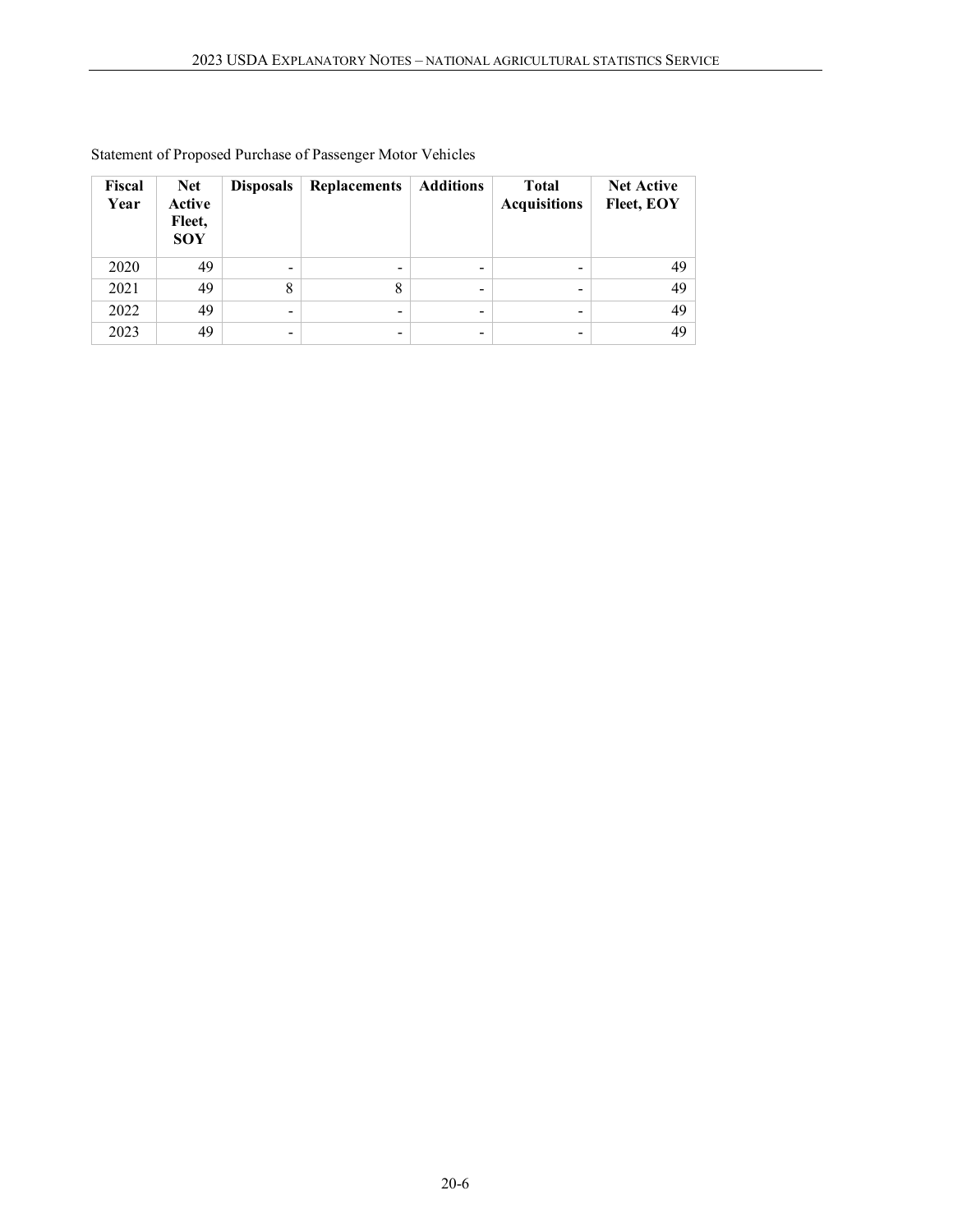## <span id="page-6-0"></span>**SHARED FUNDING PROJECTS**

## *Table NASS-4. Shared Funding Projects (dollars in thousands)*

| Item                                                    | 2020<br>Actual           | 2021<br>Actual | 2022<br><b>Estimated</b> | 2023<br><b>Budget</b> |
|---------------------------------------------------------|--------------------------|----------------|--------------------------|-----------------------|
| <b>Working Capital Fund:</b>                            |                          |                |                          |                       |
| Administrative Services:                                |                          |                |                          |                       |
|                                                         | \$209                    | \$299          | \$154                    | \$157                 |
|                                                         | 214                      | 180            | 260                      | 259                   |
|                                                         | 97                       | 69             | 63                       | 62                    |
| Human Resources Enterprise Management Systems           | 8                        | 9              | 11                       | 11                    |
|                                                         | 529                      | 557            | 488                      | 489                   |
| Communications:                                         |                          |                |                          |                       |
|                                                         |                          |                |                          |                       |
|                                                         | 142                      | 284            | 379                      | 331                   |
| Finance and Management:                                 |                          |                |                          |                       |
|                                                         | 234                      | 231            | 215                      | 216                   |
|                                                         | 54                       | 55             | 60                       | 46                    |
|                                                         | 645                      | 960            | 931                      | 966                   |
|                                                         | 933                      | 1,246          | 1,206                    | 1,229                 |
| Information Technology:                                 |                          |                |                          |                       |
|                                                         | 1,990                    | 8,003          | 7,889                    | 8,081                 |
| Department Administration Information Technology Office | 10                       |                | $\mathbf{1}$             | 1                     |
|                                                         | 982                      | 7,541          | 3,010                    | 3,128                 |
|                                                         | 3,032                    | 3,332          | 2,992                    | 2,560                 |
|                                                         | 6,014                    | 18,876         | 13,892                   | 13,770                |
|                                                         |                          |                |                          |                       |
|                                                         | 3                        | 4              | 5                        | 5                     |
|                                                         |                          | 20,966         | 15,970                   | 15,825                |
|                                                         | 7,622                    |                |                          |                       |
| <b>Department-Wide Shared Cost Programs:</b>            |                          |                |                          |                       |
|                                                         | $\overline{\phantom{0}}$ | 2              | 2                        | 2                     |
|                                                         | 71                       | 63             | 63                       | 63                    |
| Human Resources Self-Service Dashboard                  | 6                        |                | $\overline{\phantom{m}}$ |                       |
|                                                         | 34                       | 83             | 78                       | 78                    |
| National Capital Region Interpreting Services           |                          |                | 36                       | 45                    |
|                                                         | 53                       | 89             | 74                       | 74                    |
| Personnel and Document Security Program                 | 14                       | 16             | 14                       | 14                    |
|                                                         | 54                       | 39             | 36                       | 37                    |
|                                                         | 43                       | 42             | 38                       | 39                    |
|                                                         | 54                       | 60             | 52                       | 52                    |
|                                                         | 10                       | 11             | 11                       | 11                    |
|                                                         | 75                       | 50             | 38                       | 38                    |
| Total, Department-Wide Reimbursable Programs            | 414                      | 456            | 442                      | 452                   |
| E-Gov:                                                  |                          |                |                          |                       |
|                                                         |                          |                |                          |                       |
| Budget Formulation and Execution Line of Business       | 3                        | 1              | 1                        | 1                     |
|                                                         |                          | 3              | 9                        | 9                     |
|                                                         | 18                       | $\mathbf{1}$   | 1                        | $\mathbf{1}$          |
|                                                         | 13                       | 13             | 13                       | 13                    |
|                                                         |                          |                | 2                        | 2                     |
|                                                         | 3                        | 3              | 2                        | 2                     |
|                                                         | 15                       |                |                          |                       |
|                                                         | 52                       | 20             | 28                       | 28                    |
|                                                         | 8,088                    | 21,442         | 16,440                   | 16,305                |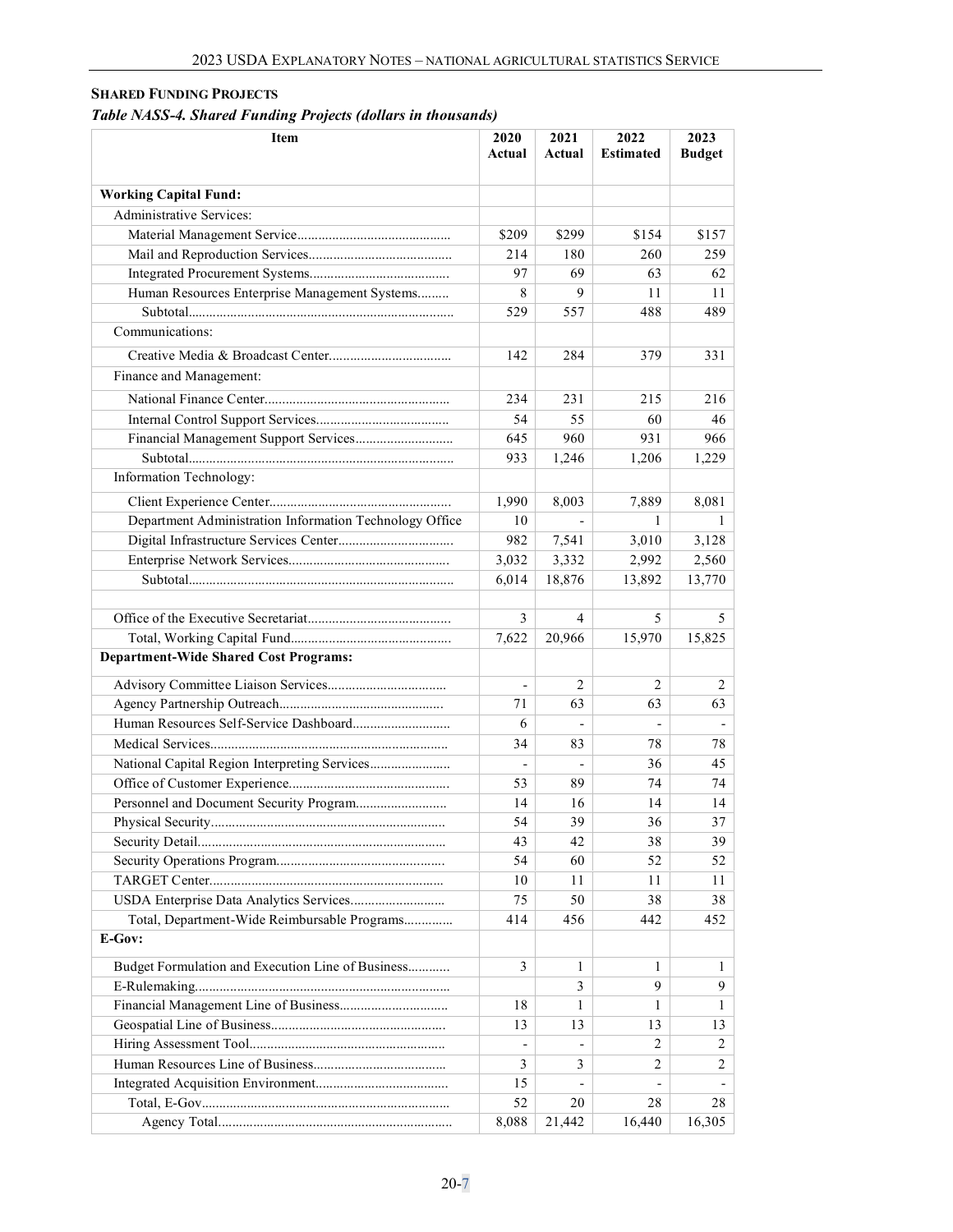#### <span id="page-7-0"></span>*ACCOUNT 1: SALARIES AND EXPENSES*

#### <span id="page-7-1"></span>**APPROPRIATIONS LANGUAGE**

#### Salaries and Expenses

For necessary expenses of the National Agricultural Statistics Service, [\$183,921,000]\$217,474,000, of which up to [\$46,300,000]\$66,413,000 shall be available until expended for the Census of Agriculture. *Provided*, that amounts made available for the Census of Agriculture may be used to conduct the Current Agricultural Industrial Report surveys subject to 7 U.S.C. 2204g(d) and (f).

Lead-Off Tabular Statement

#### *Table NASS-5. Lead-Off Tabular Statement (In dollars)*

| Item                    | Amount        |
|-------------------------|---------------|
| Estimate, 2022          | \$183,921,000 |
| Change in Appropriation | $+33,553,000$ |
| Budget Estimate, 2023   | 217,474,000   |
|                         |               |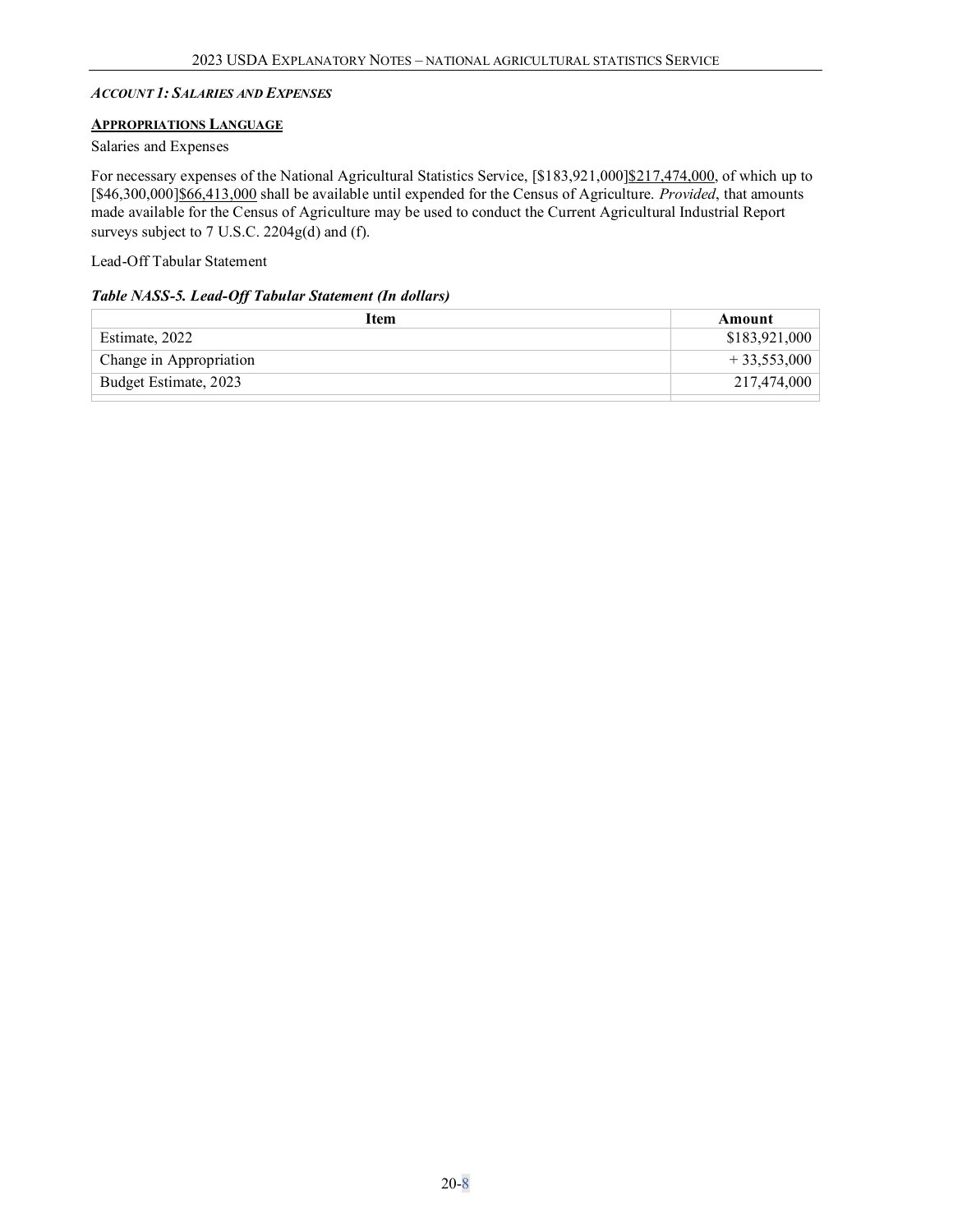### <span id="page-8-0"></span>**PROJECT STATEMENT**

## *Table NASS-6. Project Statement (thousands of dollars, FTE)*

| Item                          | 2020<br>Actual | <b>FTE</b>               | 2021<br>Actual | <b>FTE</b>               | 2022<br><b>Estimated</b> | <b>FTE</b> | 2023<br><b>Budget</b>    | FTE | Inc. or<br>Dec. | <b>FTE</b><br>Inc.<br>or<br>Dec. | Chg<br>Key |
|-------------------------------|----------------|--------------------------|----------------|--------------------------|--------------------------|------------|--------------------------|-----|-----------------|----------------------------------|------------|
| Discretionary Appropriations: |                |                          |                |                          |                          |            |                          |     |                 |                                  |            |
| Agricultural Estimates        | \$134,994      | 484                      | \$137.621      | 485                      | \$137,621                | 514        | \$151,061                | 514 | $+\$13,440$     | ٠                                | (1)        |
| Census of Agriculture         | 45,300         | 230                      | 46,300         | 230                      | 46,300                   | 230        | 66.413                   | 270 | $+20,113$       | $+40$                            | (2)        |
| Subtotal                      | 180,294        | 714                      | 183,921        | 715                      | 183,921                  | 744        | 217,474                  | 784 | $+33,553$       | $+40$                            |            |
| Recoveries, Other             | 8.610          | $\sim$                   | 11.906         | $\sim$                   | $\overline{\phantom{a}}$ |            | ۰                        | ۰   |                 |                                  |            |
| Bal. Available, SOY           | 204            | $\overline{\phantom{a}}$ | 250            | $\sim$                   | 176                      | ٠          | $\overline{\phantom{0}}$ | ٠   | $-176$          | $\overline{\phantom{a}}$         |            |
| Total Available               | 189,108        | 714                      | 196,077        | 715                      | 184,097                  | 744        | 217,474                  | 784 | $+33.377$       | $+40$                            |            |
| Bal. Available, EOY           | $-250$         | $\sim$                   | $-176$         | $\overline{\phantom{a}}$ | ٠                        |            |                          |     |                 |                                  |            |
| Total Obligations             | 188,858        | 714                      | 195,901        | 715                      | 184,097                  | 744        | 217,474                  | 784 | $+33,377$       | $+40$                            |            |

| <b>Item</b>                | 2020<br>Actual | <b>FTE</b>               | 2021<br>Actual | <b>FTE</b>               | 2022<br><b>Estimated</b> | <b>FTE</b>               | 2023<br><b>Budget</b> | <b>FTE</b> | Inc. or<br>Dec.          | <b>FTE</b><br>Inc.<br>or<br>Dec. |
|----------------------------|----------------|--------------------------|----------------|--------------------------|--------------------------|--------------------------|-----------------------|------------|--------------------------|----------------------------------|
| Discretionary Obligations: |                |                          |                |                          |                          |                          |                       |            |                          |                                  |
| Agricultural Estimates     | \$134,994      | 484                      | \$137,621      | 485                      | \$137,621                | 514                      | \$151,061             | 514        | $+\$13,440$              |                                  |
| Census of Agriculture      | 53,864         | 230                      | 58,280         | 230                      | 46,476                   | 230                      | 66,413                | 270        | $+19.937$                | $+40$                            |
| Subtotal Disc oblig        | 188,858        | 714                      | 195,901        | 715                      | 184,097                  | 744                      | 217,474               | 784        | $+33,377$                | $+40$                            |
| Total Obligations          | 188,858        | 714                      | 195,901        | 715                      | 184,097                  | 744                      | 217,474               | 784        | $+33,377$                | $+40$                            |
| Balances Available, EOY:   |                |                          |                |                          |                          |                          |                       |            |                          |                                  |
| Census of Agriculture      | 250            | $\overline{\phantom{a}}$ | 176            | ۰                        | ٠                        | ۰                        | ٠                     | ۰          | ٠                        |                                  |
| Total Bal. Available, EOY  | 250            | $\overline{\phantom{a}}$ | 176            | ٠                        | $\overline{\phantom{a}}$ | ٠                        | ٠                     | ٠          | $\overline{\phantom{a}}$ |                                  |
| Total Available            | 189,108        | 714                      | 196,077        | 715                      | 184,097                  | 744                      | 217,474               | 784        | $+33,377$                | $+40$                            |
|                            | $-8,610$       | $\blacksquare$           | $-11,906$      | $\overline{\phantom{0}}$ | $\overline{\phantom{a}}$ | $\overline{\phantom{a}}$ | ٠                     | ٠          | ۰                        |                                  |
|                            | $-204$         | $\overline{\phantom{a}}$ | $-250$         | ٠                        | $-176$                   | $\overline{\phantom{a}}$ | ٠                     | ٠          | $+176$                   |                                  |
| Total Appropriation        | 180,294        | 714                      | 183,921        | 715                      | 183,921                  | 744                      | 217,474               | 784        | $+33,553$                | $+40$                            |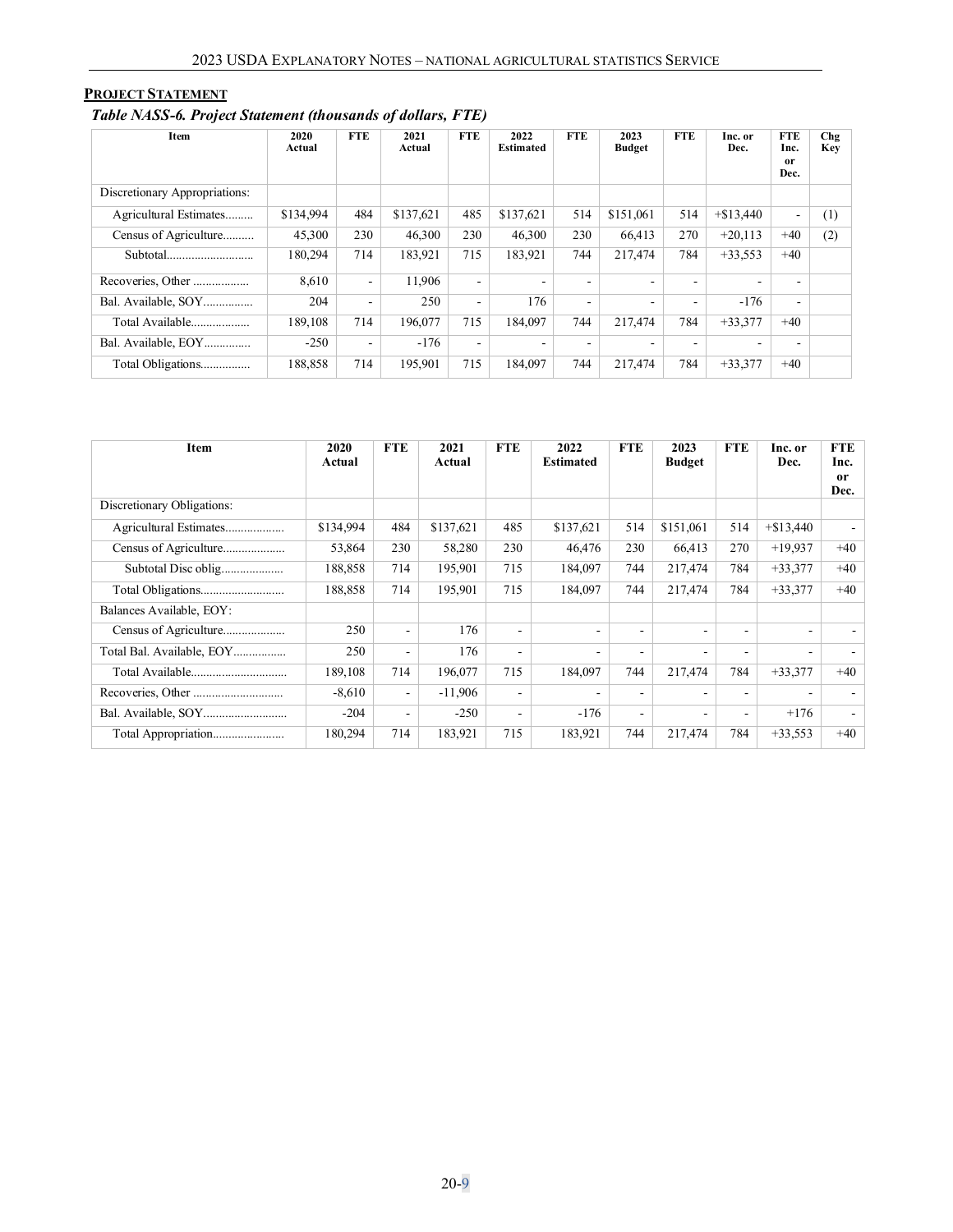#### **Agricultural Estimates Program**

Base funding for AEP provides objective data essential to both the public and private sectors of the agriculture industry. AEP base funding will be used to continue collecting integrated surveys and estimates used for approximately 450 agricultural statistical reports that:

- Directly impact the market,
- Directly contribute to the Federal Principle Economic Indicators of the United States,
- Provide data for which NASS reports are the only publicly available objective sources of information,
- Support USDA program delivery, and
- Have specific legislative requirements for release.

Providing market information was one of the USDA key missions when it was created in 1862. Critical marketsensitive data are used by the commodity and agricultural markets to operate efficiently, providing a fair and equitable environment for price discovery in the marketplace. Without a federal provision of objective data available for the U.S. and world markets, key market information would be in the hands of a few. Individual producers and ranchers would be at a disadvantage compared to those who have resources to pay for information, and markets could be exposed to manipulation.

Funds will be used for salaries and benefits, travel and transportation, rental payments, communications and utilities, printing and reproduction, goods and services from non-federal and federal sources, research and development, equipment, operation and maintenance of equipment, and supplies and materials.

The NASS AEP is an integrated program; most report costs cannot be itemized as separate costs for a single report. For example, the June Area, Crops, and Objective Yield surveys provide direct estimates or are a component of data collection and estimation for the following publications: June Acreage; Cattle Inventory; Small Grains Summary; Crop Production Summary; Hogs & Pigs Inventory; Sheep Inventory; Farm Production Expenses; Agricultural Land Values; Farms, Land in Farms, and Livestock Operations.

As with base funding, the increases and decreases shown below support the mission, vision, and goals of the agency. The funding changes are requested for the following items:

The numbers and letters of the following listing relates to values in the Change (Chg) Key column of the Project Statement:

(1) An increase of \$13,440,000 (of which \$50,000 is IT related) - (\$137,621,000 available in 2022 annualized CR).

The funding change is requested for the following items:

- A) An increase of \$1,312,000 which includes \$611,200 for pay inflation and \$700,800 for FERS for 2022 Pay and FERS. The increase supports the pay increase which went into effect January 1, 2022 of a 2.7 percent Cost of Living pay increases for civilian employees, and a 1.1 percent increase to cover the expenses for the mandated increase of USDA's contribution to FERS. This also includes a decrease in NASS funding to support the Office of the Chief Scientist (OCS).
- B) An increase of \$2,414,000 for 2023 Pay.

This increase will support the annualization of the 2022 2.7 percent Cost of Living pay increase and the 2023 4.6 percent Cost of Living pay increase.

This amount will enable NASS to maintain staffing levels that are critical to achieving the agency's principal goal to assist rural communities in creating prosperity, so they are self-sustaining, repopulating and economically thriving. Approximately 64 percent of NASS' budget is in support of personnel compensation.

C) An increase of \$8,000,000 to support climate science activities to meet the President's climate goals. This amount will support enhancements to our existing geospatial program. NASS is creating dynamic, high-performance computing capabilities within USDA's cloud and analytics platform which allows NASS to both leverage and automate the flow of data from a wide variety of sources, including administrative, geospatial, and economic data to improve the timeliness and quality of planted acreage estimates. The timeliness of these estimates is critical to supporting USDA's response to extreme weather events.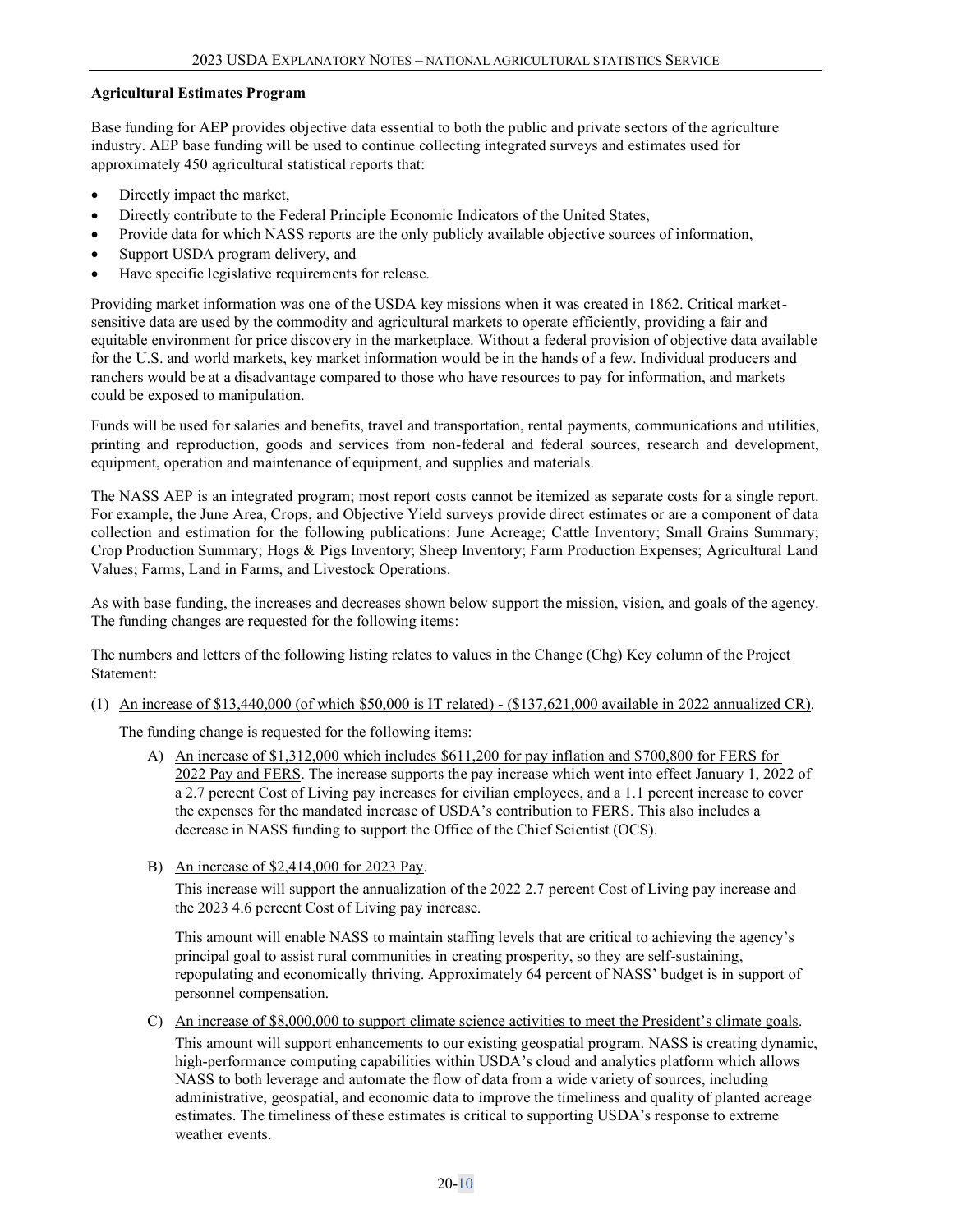- D) An increase of \$1,714,000 in the Agricultural Estimates Programs. This amount is for inflationary cost for the Agricultural Estimates program.
- (2) An increase of \$20,113,000 (of which \$50,000 is IT related) and 40 FTE (\$46,300,000 and 230 FTE available in 2022 annualized CR).
	- A) An increase of \$328,200 which includes \$153,000 for pay inflation and \$175,200 for FERS for 2022 Pay and FER. The increase supports the pay increase which went into effect January 1, 2022, of a 2.7 percent Cost of Living pay increases for civilian employees, and a 1.1 percent increase to cover the expenses for the mandated increase of USDA's contribution to FERS. This also includes decrease in funding to support the Office of the Chief Scientist (OCS).
	- B) An increase of \$1,609,000 for 2023 Pay.

This increase will support the annualization of the 2022 2.7 percent Cost of Living pay increase and the 2023 4.6 percent Cost of Living pay increase.

This amount will enable NASS to maintain staffing levels that are critical to achieving the agency's principal goal to assist rural communities in creating prosperity, so they are self-sustaining, repopulating and economically thriving. Approximately 64 percent of NASS' budget is in support of personnel compensation.

C) An increase of \$18,175,800 (of which \$1,000,000 is IT related) for the Census of Agriculture (\$46,300,000 available in the 2022 annualized CR).

Fiscal Year 2023 marks the fourth year in the five-year funding cycle for conducting the 2022 Census of Agriculture. The largest portion of the funding will be used for outsourcing all necessary functions associated with mailing and processing the Census of Agriculture. Due to the approximately 3 million forms mailed and processed only once every five years, NASS contracts with NPC in Jeffersonville, Indiana, the same center responsible for the Census Bureau's handling of the Decennial Census. NPC has the specialized equipment and capacity to handle the questionnaire volume associated with the Census of Agriculture. Outsourcing this function saves significant money for NASS during the four non-production years of the five-year Census of Agriculture cycle.

Included in the funding increase request are expenses for outgoing and return postage for the approximately 3 million potential farmers and ranchers on the CML. In order to achieve desired response rates while holding down costs, NASS conducts three separate mailings.

In order to achieve an acceptable level of response for every county, or county equivalent, in the United States, NASS will conduct extensive phone follow-up to mail and web non-respondents. Additionally, NASS will conduct personal interviews for a small group of farmers and ranchers. NASS limits these more expensive personal enumeration efforts to operations that are critical because of their size or type of specialized agriculture production. As part of the data collection efforts, NASS will use field enumeration to collect information from minority and disadvantaged populations such as American Indians, including Reservation level data, and Hispanic producers as those historically these producers have been hard to reach and under-represented in the census results. NASS will expand partnership building with community-based organizations in a grass roots effort to promote the importance of being represented by the COA. This funding is necessary to continue the progress going back to the 2012 Census of Agriculture, when NASS produced key data products regarding race, ethnicity, and gender of farm operators.

There is one IT investment related to this program. The investment is REE-NASS Data Center and Cloud Standard Investment (UII: 005-000003309. It is the NASS Data Collection System. The current NASS Data collection equipment is out of warranty and needs to be moved to the cloud environment to enable successful Census of Agriculture data. This will also help other data collection survey programs. If not implemented, NASS may experience delays with data collection. We will bring in contractors – so no staffing levels will change. Contractors will be released once system is deployed. Strategic Goal: 1. Ensure USDA programs are delivered efficiently, effectively, with integrity and a focus on customer service.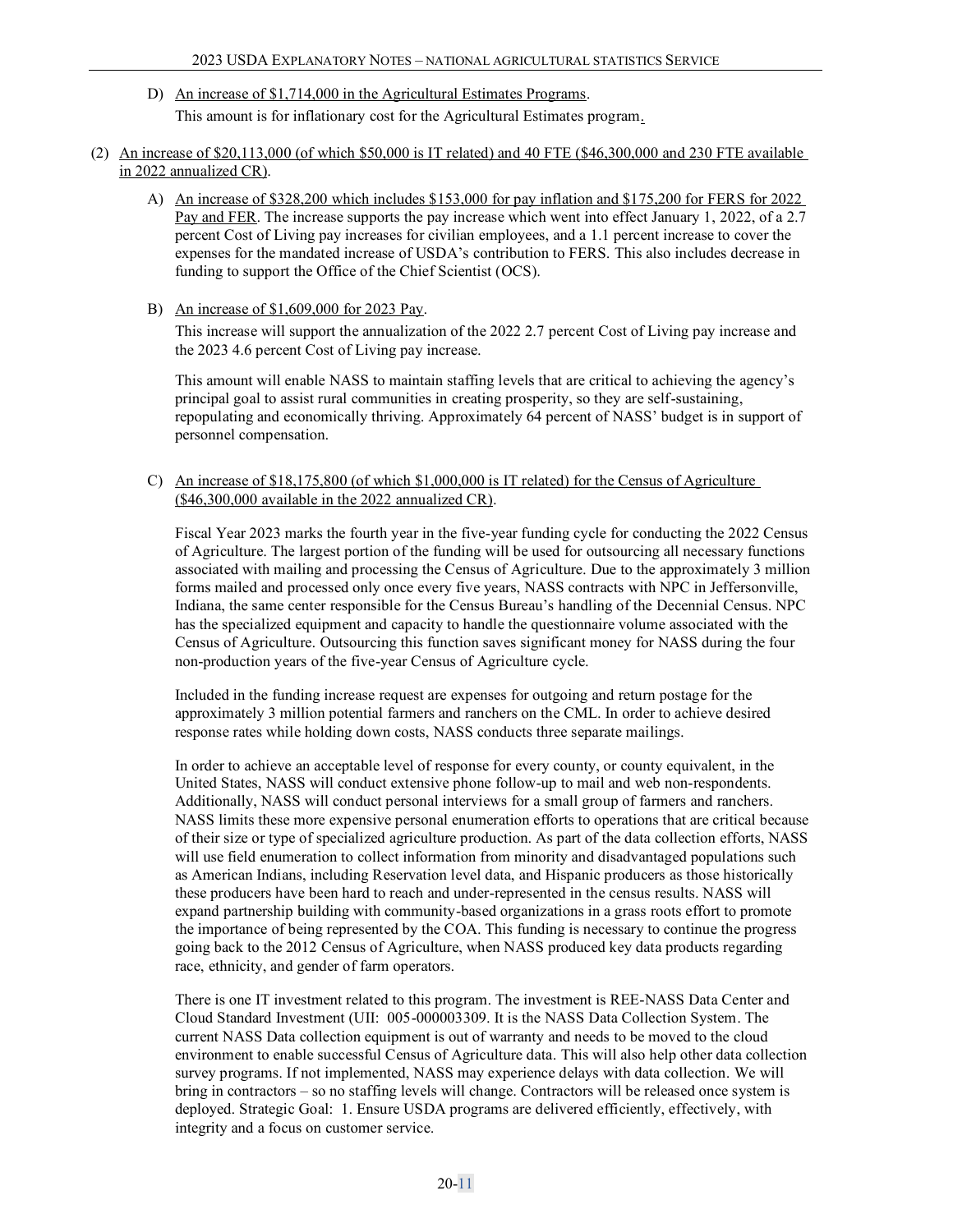### <span id="page-11-0"></span>**GEOGRAPHIC BREAKDOWN OF OBLIGATIONS AND FTE**

| ruote 19155-7. Geographic Dreamaown of Obligations and 1 TD (invasantas of |                |                |                |                |                          |                | $u$ <sup><math>\theta</math></sup> $u$ $\theta$ $u$ $\theta$ $l$ $l$ $l$ $l$ $l$ $l$ |                |
|----------------------------------------------------------------------------|----------------|----------------|----------------|----------------|--------------------------|----------------|--------------------------------------------------------------------------------------|----------------|
| <b>State/Territory/Country</b>                                             | 2020<br>Actual | <b>FTE</b>     | 2021<br>Actual | <b>FTE</b>     | 2022<br><b>Estimated</b> | <b>FTE</b>     | 2023<br><b>Estimated</b>                                                             | <b>FTE</b>     |
| Alabama                                                                    | \$279          | $\overline{c}$ | \$292          | $\mathfrak{2}$ | \$292                    | $\overline{2}$ | \$310                                                                                | 2              |
| Alaska                                                                     | 194            | $\mathbf{1}$   | 203            | $\mathbf{1}$   | 203                      | $\mathbf{1}$   | 220                                                                                  | 1              |
| Arizona                                                                    | 278            | $\overline{c}$ | 291            | $\mathfrak{2}$ | 291                      | $\overline{2}$ | 312                                                                                  | 2              |
| Arkansas                                                                   | 2,945          | 19             | 309            | 19             | 309                      | 19             | 330                                                                                  | 19             |
| California                                                                 | 2,968          | 26             | 3,116          | 26             | 3,116                    | 26             | 3,300                                                                                | 26             |
| Colorado                                                                   | 3,989          | 33             | 4,188          | 33             | 4,188                    | 33             | 4,545                                                                                | 33             |
| District of Columbia                                                       | 128,588        | 254            | 135,419        | 255            | 123,615                  | 284            | 148,286                                                                              | 284            |
| Florida                                                                    | 404            | 3              | 424            | 3              | 424                      | $\mathfrak{Z}$ | 455                                                                                  | 3              |
| Georgia                                                                    | 2,751          | 21             | 2,888          | 21             | 2,888                    | 21             | 3,050                                                                                | 21             |
| Hawaii                                                                     | 333            | 2              | 349            | $\overline{2}$ | 349                      | 2              | 380                                                                                  | 2              |
| Idaho                                                                      | 333            | $\overline{c}$ | 349            | $\mathfrak{2}$ | 349                      | $\overline{2}$ | 380                                                                                  | $\overline{c}$ |
| Illinois                                                                   | 320            | $\overline{c}$ | 336            | $\mathfrak{2}$ | 336                      | $\overline{2}$ | 360                                                                                  | $\overline{c}$ |
| Indiana                                                                    | 341            | $\overline{c}$ | 358            | $\overline{2}$ | 358                      | $\overline{2}$ | 380                                                                                  | 2              |
| Iowa                                                                       | 2,985          | 27             | 3,134          | 27             | 3,134                    | 27             | 3,331                                                                                | 27             |
| Kansas                                                                     | 276            | $\mathbf{2}$   | 289            | $\overline{2}$ | 289                      | $\overline{2}$ | 312                                                                                  | 2              |
| Kentucky                                                                   | 3,335          | 27             | 3,501          | 27             | 3,501                    | 27             | 3,702                                                                                | 27             |
| Louisiana                                                                  | 294            | $\sqrt{2}$     | 308            | $\overline{2}$ | 308                      | $\sqrt{2}$     | 330                                                                                  | $\overline{c}$ |
| Maryland                                                                   | 153            | $\mathbf{1}$   | 161            | $\mathbf{1}$   | 161                      | $\mathbf{1}$   | 180                                                                                  | 1              |
| Michigan                                                                   | 2,670          | 26             | 2,803          | 26             | 2,803                    | 26             | 3,200                                                                                | 26             |
| Minnesota                                                                  | 296            | $\sqrt{2}$     | 310            | $\overline{2}$ | 310                      | $\overline{2}$ | 340                                                                                  | 2              |
| Mississippi                                                                | 286            | $\sqrt{2}$     | 300            | $\sqrt{2}$     | 300                      | $\overline{2}$ | 345                                                                                  | $\overline{c}$ |
| Missouri                                                                   | 15,757         | 87             | 16,544         | 87             | 16,544                   | 87             | 22,000                                                                               | 127            |
| Montana                                                                    | 540            | 5              | 567            | 5              | 567                      | $\sqrt{5}$     | 612                                                                                  | 5              |
| Nebraska                                                                   | 3,536          | 31             | 3,712          | 31             | 3,712                    | 31             | 3,902                                                                                | 31             |
| Nevada                                                                     | 215            | $\mathbf{1}$   | 225            | $\mathbf{1}$   | 225                      | $\mathbf{1}$   | 250                                                                                  | $\mathbf{1}$   |
| New Hampshire                                                              | 345            | 3              | 362            | 3              | 362                      | 3              | 390                                                                                  | 3              |
| New Jersey                                                                 | 335            | $\overline{c}$ | 351            | 2              | 351                      | $\overline{2}$ | 380                                                                                  | 2              |
| New Mexico                                                                 | 295            | $\overline{c}$ | 309            | 2              | 309                      | $\overline{c}$ | 344                                                                                  | 2              |
| New York                                                                   | 295            | $\overline{2}$ | 309            | 2              | 309                      | 2              | 344                                                                                  | 2              |
| North Carolina                                                             | 525            | $\overline{c}$ | 551            | 2              | 551                      | $\overline{2}$ | 600                                                                                  | 2              |
| North Dakota                                                               | 299            | $\overline{c}$ | 314            | $\overline{2}$ | 314                      | 2              | 345                                                                                  | 2              |
| Ohio                                                                       | 258            | $\overline{c}$ | 271            | 2              | 271                      | 2              | 295                                                                                  | 2              |
| Oklahoma                                                                   | 496            | 3              | 520            | 3              | 520                      | 3              | 555                                                                                  | 3              |
| Oregon                                                                     | 320            | $\overline{c}$ | 336            | $\sqrt{2}$     | 336                      | $\overline{2}$ | 370                                                                                  | $\overline{c}$ |
| Pennsylvania                                                               | 3,212          | 34             | 3,372          | 34             | 3,372                    | 34             | 3,577                                                                                | 34             |
| South Carolina                                                             | 330            | $\overline{c}$ | 346            | $\overline{c}$ | 346                      | $\overline{2}$ | 380                                                                                  | 2              |
| South Dakota                                                               | 275            | $\sqrt{2}$     | 289            | $\sqrt{2}$     | 289                      | $\overline{c}$ | 315                                                                                  | $\overline{c}$ |
| Tennessee                                                                  | 255            | $\overline{c}$ | 267            | 2              | 267                      | $\overline{c}$ | 310                                                                                  | $\overline{c}$ |

## *Table NASS-7. Geographic Breakdown of Obligations and FTE (thousands of dollars, FTE)*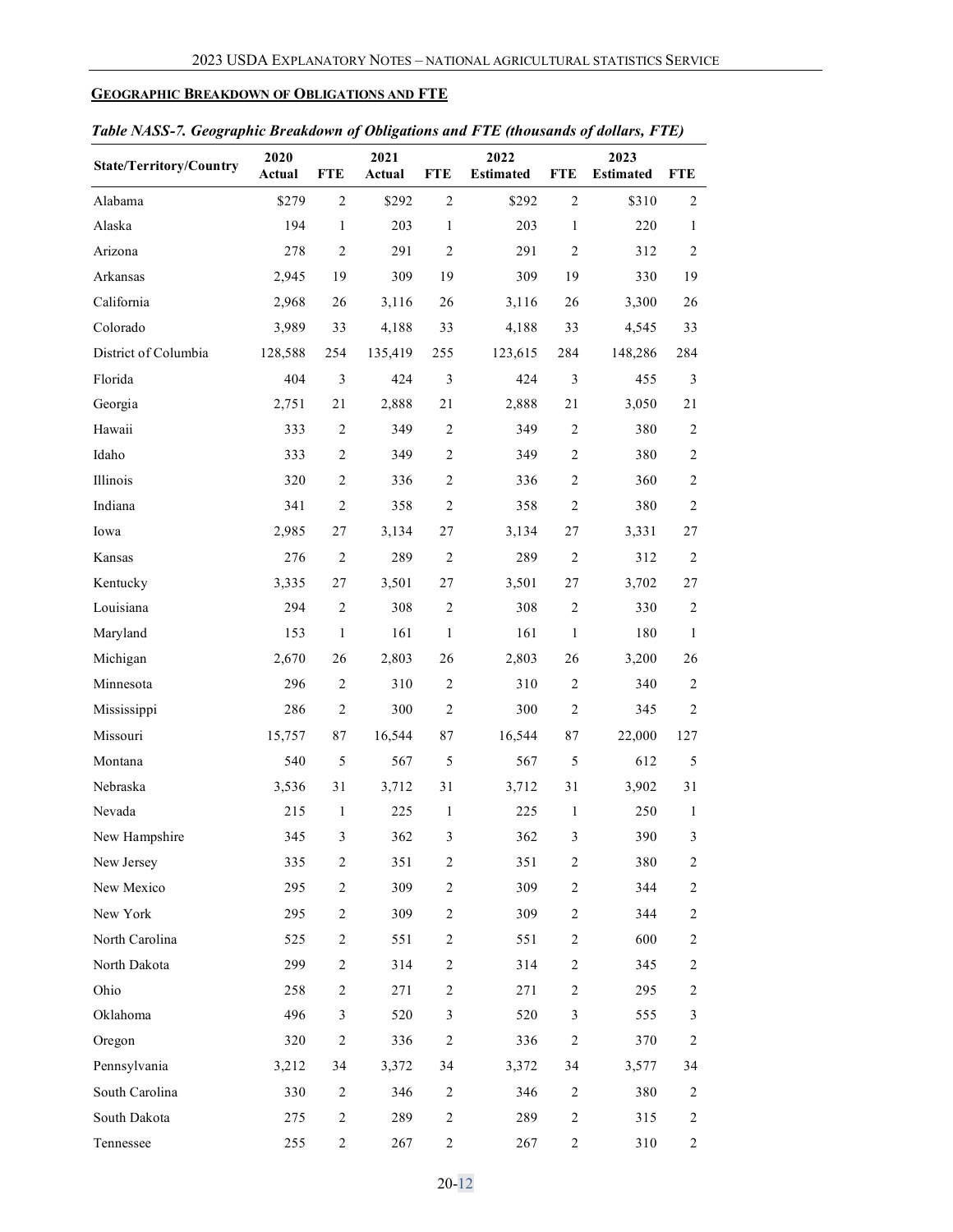| <b>State/Territory/Country</b> | 2020<br>Actual | <b>FTE</b>     | 2021<br>Actual | <b>FTE</b>     | 2022<br><b>Estimated</b> | <b>FTE</b>     | 2023<br><b>Estimated</b> | <b>FTE</b>     |
|--------------------------------|----------------|----------------|----------------|----------------|--------------------------|----------------|--------------------------|----------------|
| Texas                          | 3,247          | 32             | 3,409          | 32             | 3,409                    | 32             | 3,605                    | 32             |
| Utah                           | 315            | $\overline{2}$ | 331            | $\overline{2}$ | 331                      | $\overline{2}$ | 355                      | 2              |
| Virginia                       | 290            | 2              | 304            | $\overline{2}$ | 304                      | $\overline{2}$ | 330                      | $\overline{c}$ |
| Washington                     | 2,790          | 28             | 2,929          | 28             | 2,929                    | 28             | 3,102                    | 28             |
| West Virginia                  | 280            | $\overline{2}$ | 294            | 2              | 294                      | 2              | 320                      | 2              |
| Wisconsin                      | 305            | $\overline{2}$ | 320            | $\overline{2}$ | 320                      | 2              | 355                      | 2              |
| Wyoming                        | 325            | $\overline{4}$ | 341            | $\overline{4}$ | 341                      | 4              | 390                      | $\overline{4}$ |
| Obligations                    | 188,858        | 714            | 195,901        | 715            | 184,097                  | 744            | 217,474                  | 784            |
| Bal. Available, EOY            | 250            |                | 176            |                |                          |                |                          |                |
| Total, Available               | 189,108        | 714            | 196,077        | 715            | 184,097                  | 744            | 217,474                  | 784            |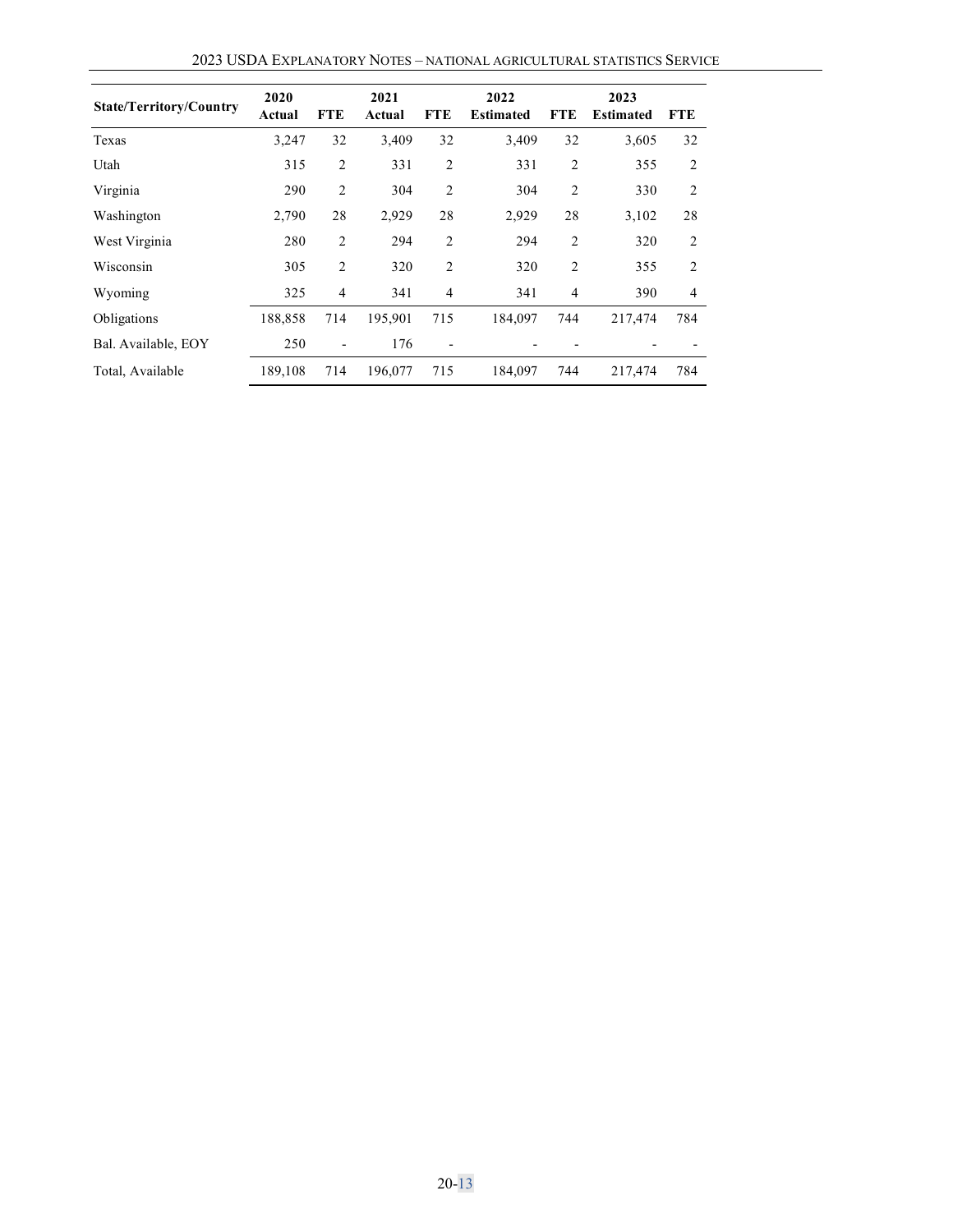## <span id="page-13-0"></span>**CLASSIFICATION BY OBJECTS**

| Table NASS-8 Classification by Objects (thousands of dollars) |  |  |
|---------------------------------------------------------------|--|--|
|                                                               |  |  |

| Item<br>No. | Item                                              | 2020<br>Actual | 2021<br>Actual | 2022<br><b>Estimated</b> | 2023<br><b>Estimated</b> |
|-------------|---------------------------------------------------|----------------|----------------|--------------------------|--------------------------|
|             | Personnel Compensation:                           |                |                |                          |                          |
|             |                                                   |                |                |                          |                          |
|             | Washington D.C.                                   | \$43,900       | \$44,779       | \$45,688                 | \$47,559                 |
|             | Personnel Compensation, Field                     | 36,988         | 37,525         | 38,482                   | 40,115                   |
| 11          | Total personnel compensation                      | 80,888         | 82,304         | 84,170                   | 87,674                   |
| 12          | Personal benefits                                 | 26,125         | 27,712         | 29,052                   | 30,334                   |
| 13.0        | Benefits for former personnel                     | 41             | 16             | 16                       | 16                       |
|             | Total, personnel comp. and benefits               | 107,054        | 110,032        | 113,238                  | 118,024                  |
|             | Other Objects:                                    |                |                |                          |                          |
| 21.0        | Travel and transportation of persons              | 1,550          | 95             | 1,500                    | 2,000                    |
| 22.0        |                                                   |                |                |                          |                          |
| 23.1        | Transportation of things                          | 1,199          | 1,145          | 1,000                    | 1,600                    |
|             | Rental payments to GSA                            | 6,580          | 6,472          | 6,820                    | 7,000                    |
| 23.2        | Rental payments to others                         | 3,357          | 2,261          | 2,457                    | 4,000                    |
| 23.3        | Communications, utilities, and misc. charges      | 4,059          | 5,039          | 5,000                    | 6,000                    |
| 24.0        | Printing and reproduction                         | 432            | 176            | 500                      | 500                      |
| 25.1        | Advisory and assistance services                  | 4,227          | 5,844          | 5,000                    | 6,000                    |
| 25.2        | Other services from non-Federal sources           | 4,237          | 4,200          | 4,000                    | 7,344                    |
| 25.3        | Other goods and services from Federal sources     | 455            | 2,548          | 2,600                    | 2,600                    |
| 25.4        | Operation and maintenance of facilities           | 3,200          | 6,428          | 6,000                    | 6,400                    |
| 25.41       | Other Services from non-Fed. Sources NASDA        | 37,500         | 40,000         | 21,176                   | 40,000                   |
| 25.5        | Research and development contracts                | 9,000          | 9,000          | 11,000                   | 11,000                   |
| 25.7        | Operation and maintenance of equipment            | 3,300          | 930            | 1,000                    | 1,500                    |
| 26.0        | Supplies and materials                            | 662            | 500            | 800                      | 1,500                    |
| 31.0        | Equipment                                         | 2,041          | 1,226          | 2,000                    | 2,000                    |
| 42.0        | Insurance Claims and Indemnities                  | 5.             | 5              | 6                        | 6                        |
|             | Total, Other Objects                              | 81,804         | 85,869         | 70,859                   | 99,450                   |
| 99.9        | Total, new obligations                            | 188,858        | 195,901        | 184,097                  | 217,474                  |
|             | DHS Building Security Payments (included in 25.3) | \$1,995        | \$2,117        | \$2,100                  | \$2,100                  |
|             | Information Technology Investments                |                |                |                          |                          |
|             |                                                   |                |                |                          |                          |
|             |                                                   |                |                |                          |                          |
| 11          |                                                   | 13,830         | 10,494         | 10,500                   | 11,300                   |
|             |                                                   | 4,954          | 14,000         | 13,591                   | 13,750                   |
| 25.2        |                                                   |                |                | 890                      | 959                      |
|             |                                                   | 18,784         | 24,494         | 24,981                   | 26,009                   |
|             | Mission Area Non-Major Investment Totals          |                |                |                          |                          |
|             | Mission Area Standard Investment Totals           | 28,880         | 30,396         | 31,523                   | 31,409                   |
| 25.3        |                                                   | 6,015          | 15,304         | 14,423                   | 14,487                   |
|             |                                                   | 34,895         | 45,700         | 45,946                   | 45,896                   |
|             |                                                   | 53,679         | 70,194         | 70,927                   | 71,905                   |
|             | Position Data:                                    |                |                |                          |                          |
|             | Average Salary (dollars), ES Position             | \$187,293      | \$190,102      | \$194,855                | \$200,700                |
|             | Average Salary (dollars), GS Position             | \$90,153       | \$91,505       | \$93,793                 | \$96,606                 |
|             | Average Grade, GS Position                        |                |                |                          |                          |
|             |                                                   | 11.5           | 11.5           | 11.5                     | 11.5                     |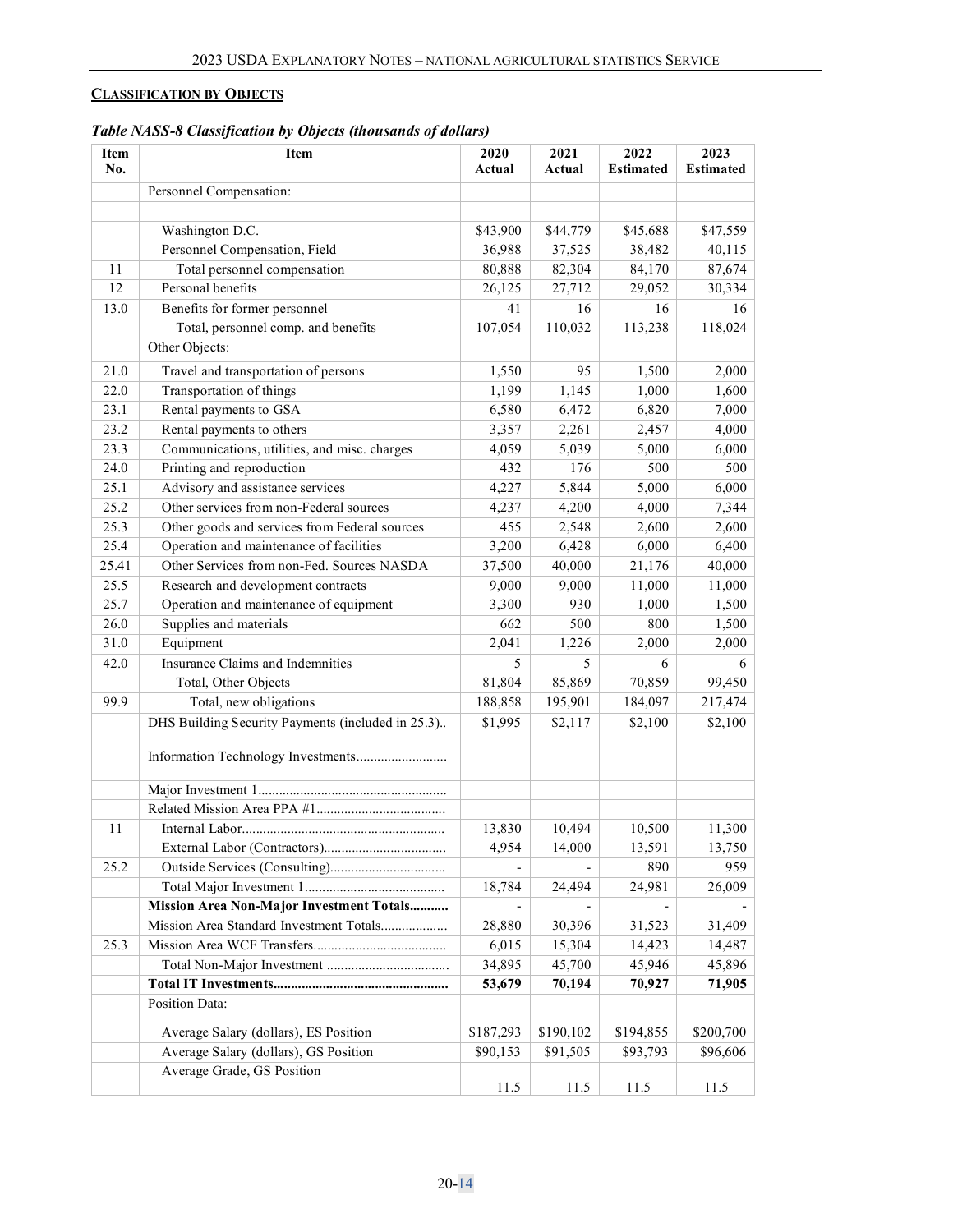## **ADVERTISING EXPENDITURES**

There are no contracts for advertising expenses to report.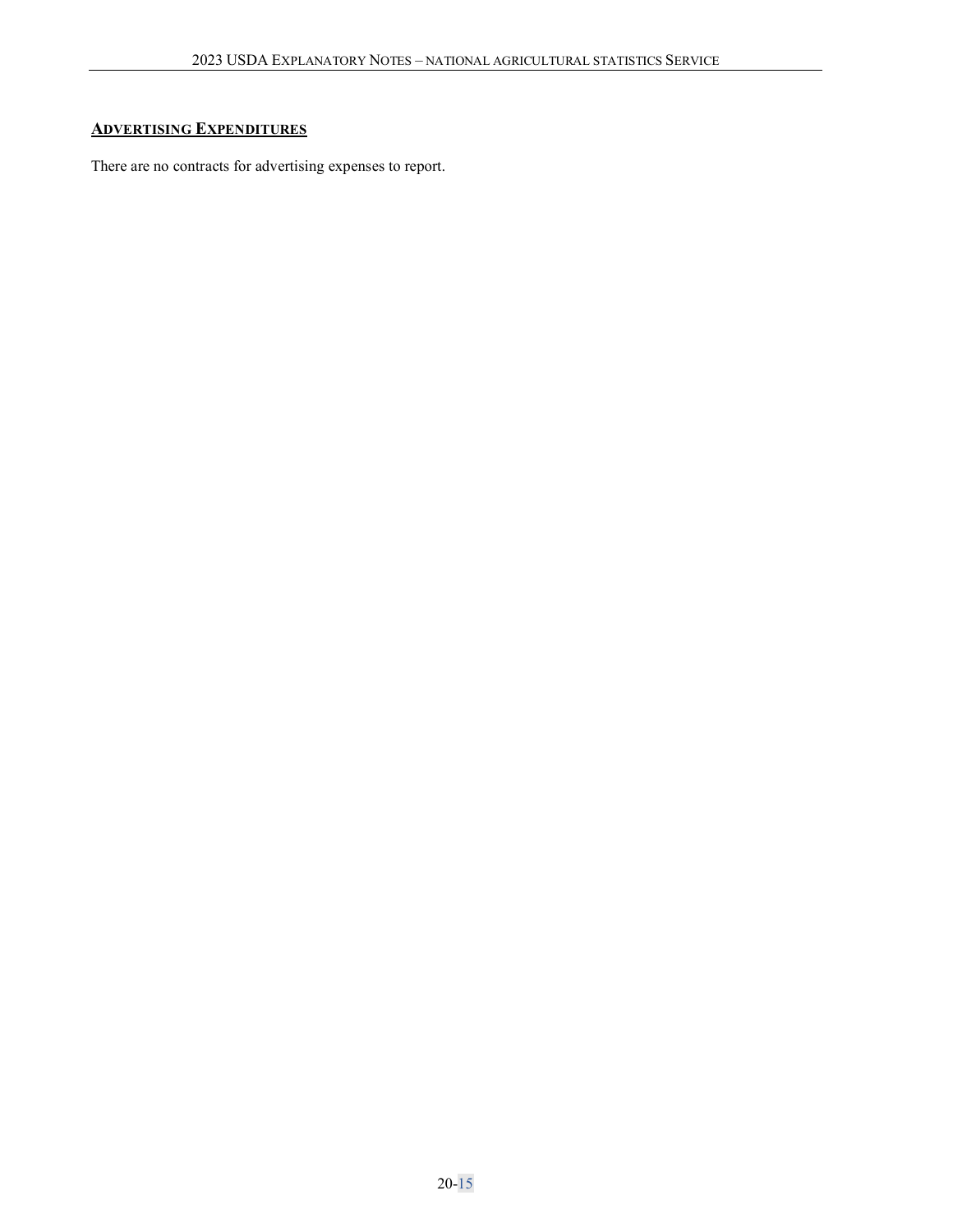#### <span id="page-15-0"></span>**STATUS OF PROGRAMS**

The National Agricultural Statistics Service (NASS) mission is to provide timely, accurate, and useful statistics in service to U.S. agriculture. To achieve this, NASS administers USDA's program of collecting and publishing current national, state, and county agricultural statistics, which consists of the Agricultural Estimates and the Census of Agriculture programs. The NASS statistical data are essential to both the public and private sectors for making effective policy, production, and marketing decisions on a wide range of agricultural commodities. NASS conducts its survey work through 12 regional field offices (RFOs) and 33 State offices serving all 50 States.

Annually, NASS publishes approximately 450 national agricultural statistical reports, covering over 120 crops, 45 livestock items, and 12 major economic and environmental categories, complemented by additional State agricultural statistical releases. These basic and objective data are critical to maintain an orderly association between the consumption, supply, marketing, expenses, income, and input sectors of agriculture. These statistics promote a level playing field in production agriculture with impartial information available to everyone at a predetermined and publicized date and time.

#### **Agricultural Estimates Program**

NASS produced six of USDA's eight principal economic indicator reports: Agricultural Prices, Crop Production, Grain Stocks, Cattle on Feed, Hogs and Pigs, and Acreage. These are broadly used in agribusiness and market analyses, including for decision making by buyers and sellers of agricultural commodities.

### **Geospatial Program**

### *Remote Sensing for Enhanced Crop Acreage Estimates*

NASS uses remote sensing to enhance its crop acreage estimates as a major input in constructing the nation's area sampling frame – the statistical foundation for collecting agricultural estimates with complete coverage of U.S. agriculture. The Cropland Data Layer (CDL) is the agency's core remote sensing product; it provides crop-specific land cover information and serves as the basis of acreage estimates. The CDL shows the type and location of crops planted in a particular season using low-cost and free mid-resolution satellite imagery, such as Landsat 8, Indian Space Research Organization Resourcesat 2, and Copernicus Programme Sentinel 2a and 2b; high-quality ground reference data; and efficient and robust land cover classification software.

#### *Remote Sensing for Disaster Assessments*

Geospatial decision support products were derived and provided for rapid response to assess the impact on agricultural disaster areas and identify potential crop losses caused by early season flooding in the Mississippi Delta region, late season flooding from Hurricane Ida, and the prolonged Western drought and extreme heatwave event from early July through August 2021. The geospatial data products were derived from remotely sensed satellite and meteorological information obtained from the NASS Climate-Based Information System, the NASS Crop Condition and Soil Moisture Analytics (Crop-CASMA) Program, the PRISM Climate Group, and the National Oceanic Atmospheric Administration (NOAA) National Hurricane Center. The flooding products included wind speed and flood assessment reports with crop and pastureland inundated areas and percentages of impacted crops. Weekly drought assessments products included precipitation and temperature anomalies, heat stress maps, and sub-soil moisture assessments products to monitor the long-term extreme heat event and identify agricultural areas impacted by this event. The estimates of crop and pasture hay inundation and extreme heat and drought were provided to the NASS Agricultural Statistics Board for decision support. Cropland disaster assessments were shared with the USDA Operations Center Emergency Programs Division and the USDA Office of the Chief Economist to be included in their mapping efforts.

#### **Research and Development**

## *Integrated Modeling and Geospatial Estimation System (IMAGES)*

NASS is increasingly identifying non-survey data, such as administrative, remotely-sensed, weather, soil, and economic data, that can be integrated with survey data to produce improved estimates and to update estimates rapidly in response to adverse weather events impacting agricultural production, such as floods, fires, and drought. Whereas this integration has largely been accomplished using expert opinion, the IMAGES project is focused on using machine learning and other advanced computational methods to create statistical models that integrate the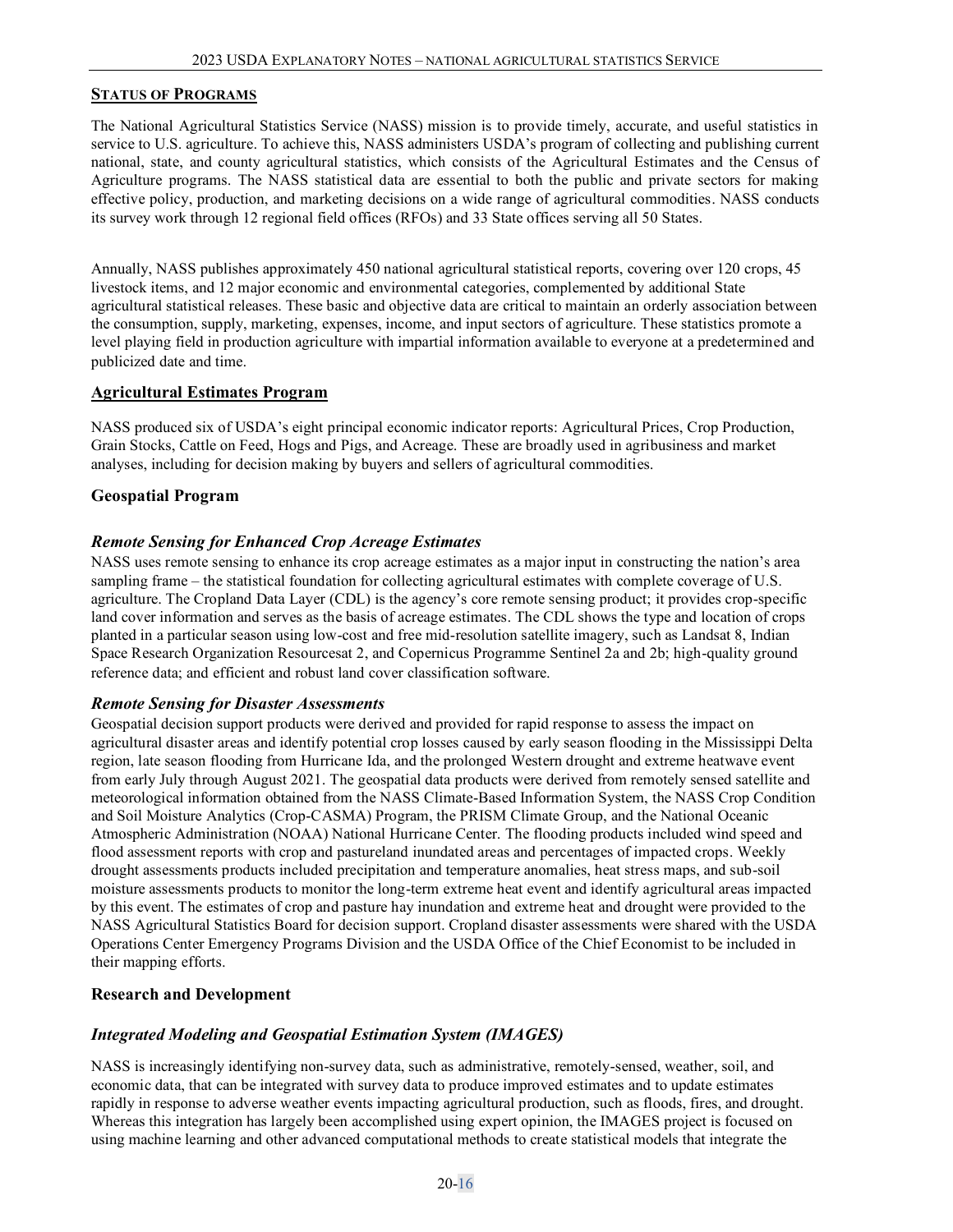survey and non-survey data, which are all geospatially referenced, providing estimates with valid measures of uncertainty. Another goal is to identify opportunities for using the non-survey data to reduce respondent burden. An example of early results from this multi-year project is the development of a Predictive Cropland Data Layer that was used during FY21 for June Area Survey imputation.

## **Census of Agriculture Program**

The Census of Agriculture (COA) is conducted every 5 years and provides comprehensive data series at the national, state, and county level. It provides a snapshot of the agriculture economy including the number of farms, characteristics of farm producers, land use, production expenses, value of land and buildings, farm size, market value of agricultural production, acreage of hundreds of crops, inventory of livestock and poultry, and extensive farming practices including irrigation, marketing and utilization of government sponsored programs. The main results of the 2017 Census of Agriculture were published in fiscal year 2019. FY 2021 was a critical planning year for 2022 Census of Agriculture.

## *2017 Census of Agriculture*

**Typology**. The final scheduled data product from the 2017 Census of Agriculture was released in January 2021. The Farm Typology report classifies all farms into unique groups. The data primarily focuses on the "family farm," or any farm where the majority of the business is owned by the producer and individuals related to the producer, including relatives who do not live in the producer's household.

**COA Special Tabulations.** As a compliment to the data provided from the Census of Agriculture, NASS receives requests from the public for a variety of reformulations of available data. In response to data user requests, NASS completed and made public over fifty special tabulations that included data on specialty crops, farm economics, farmer demographics, and geographic disbursements of livestock inventories.

## *2022 Census of Agriculture*

*2022 COA Preparations.* NASS continues preparations for the 2022 Census of Agriculture. Planning and development for the 2022 Census of Agriculture was initiated with the formation of two teams: one responsible for the content (Content Team) and one responsible for development and testing of the forms and data collection (Data Collection Testing Team). The following highlights the planning activities in FY 2021.

- List Building for 2022 COA Counting over 2.2 million farms takes a fully implemented and routinely performed list building effort. Beginning in reference year 2018, NASS began developing its Census Mail List. Over the course of four years, NASS will process millions of potential agriculture operation identification report forms through the National Agricultural Classification Survey instrument to determine if they should be included in the 2022 Census of Agriculture.
- During FY 2021, the Census Content Test was conducted. A sample of approximately 30,000 records received the modified Census of Agriculture report form. This content test serves as a dry-run for all the processing steps and systems utilized during the production phase. Tremendous efforts were put into enhancing the online version of the questionnaire in hopes of soliciting more web responses.
- During FY 2021, work continued to improve the Electronic Data Reporting (EDR) instrument used for capturing online responses. These efforts began in FY 2015 with the initiation of a new responsive webdesign instrument. NASS successfully deployed the latest instrument during the 2020 Content Test. Based on results from this test, NASS will continue to focus on enhancements in preparation for its web-focused data collection strategy for the upcoming 2022 Census of Agriculture.
- NASS completed the forms design and development process in FY 2021 for the preparations of mail packets in FY 2022. This includes a long form, short form, and customized forms for American Indians and Puerto Rico. Additional mail materials were developed which included all correspondence letters and instructions to assist respondents in completing their questionnaire.
- NASS prepared for its marketing campaign which will encourage producers to be represented in the 2022 Census of Agriculture. As part of the overall strategy, NASS is focused on improving coverage of minority operations which includes partnering with Community Based Organizations.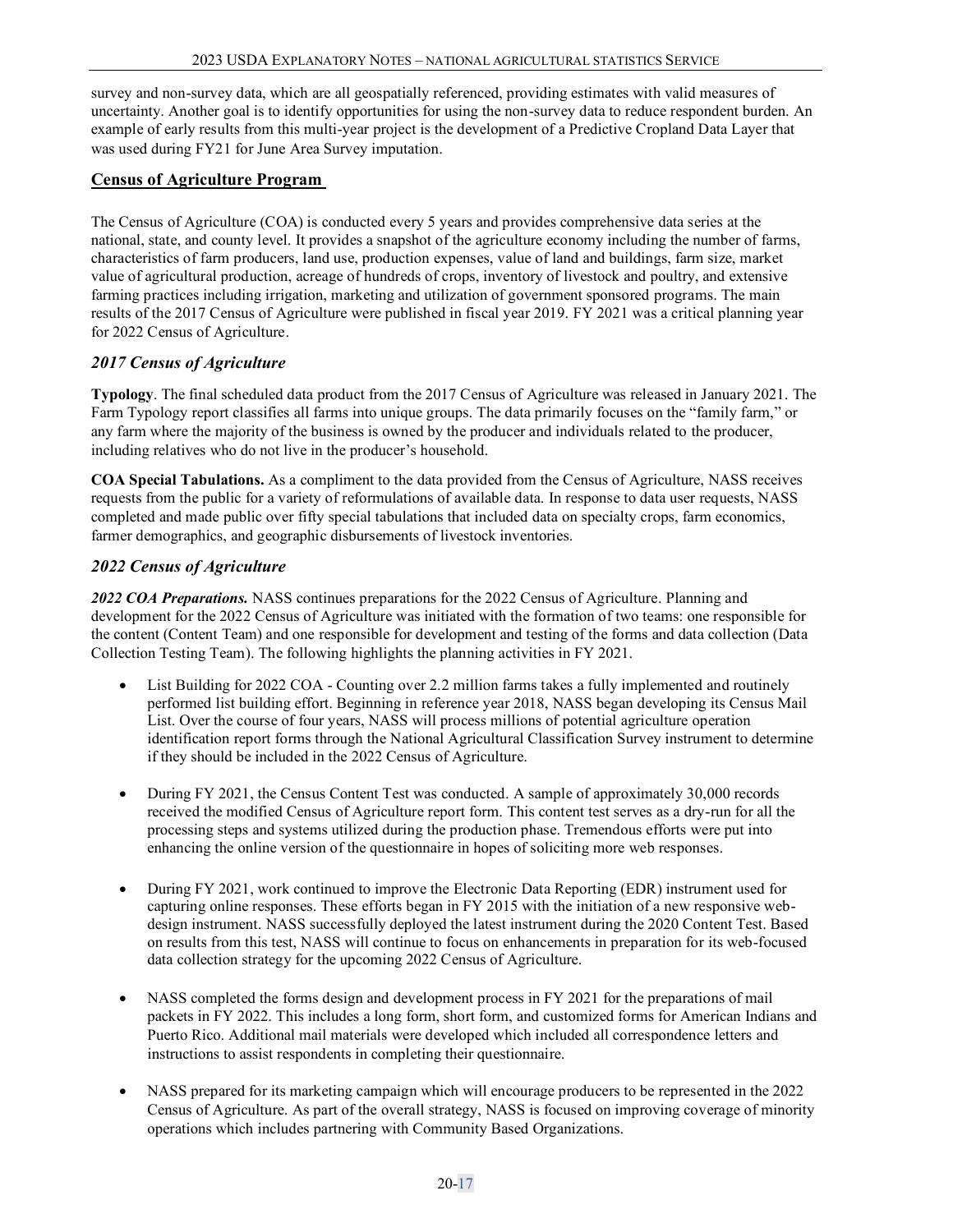- During FY 2021, critical IT programming and infrastructure were enhanced and tested to improve and streamline statistical activities that include data coordination, data collection, data processing, data editing, data analysis, imputation, summarization, and disclosure.
- During FY 2021, NASS compiled the maps generated from satellite imagery used to supplement area frame samples. These additional samples will be used by enumerators in all states to collect data designed to improve estimation of under-coverage, particularly for key demographic groups.

## *Census Follow-on Surveys*

- *Organic Survey* In October 2020, NASS released the results of the 2019 Organic Survey. This survey provides acreage, production, sales, price, expenses, and other data for various organic crop and livestock commodities at national, state, and commodity levels.
- *Census of Horticultural Specialties* In December 2020, NASS released the results of the 2019 Census of Horticultural Specialties. This Census Special Study, conducted as a follow-on survey to the Census of Agriculture, is the leading source of detailed production and sales data for this specialized industry.
- *Local Food Marketing Practices Survey* During fiscal year 2021, NASS collected data from the 2020 Local Food Marketing Practices Survey. This survey will provide updated metrics on the value of agriculture products sold by marketing practice and marketing channel, as well as the geographic location of production and the distance traveled to market directly to consumers. This Census Special Study, conducted as a follow-on survey to the 2017 Census of Agriculture, is the leading source of detailed data for these agricultural marketing practices.

## *Census Five Year Plans*

**Future Census Plans**. The chart below shows the planned Census studies for FY 2024 through FY 2027. These follow the normal census rotation cycle but are subject to change based on funding and direction provided by policy makers.

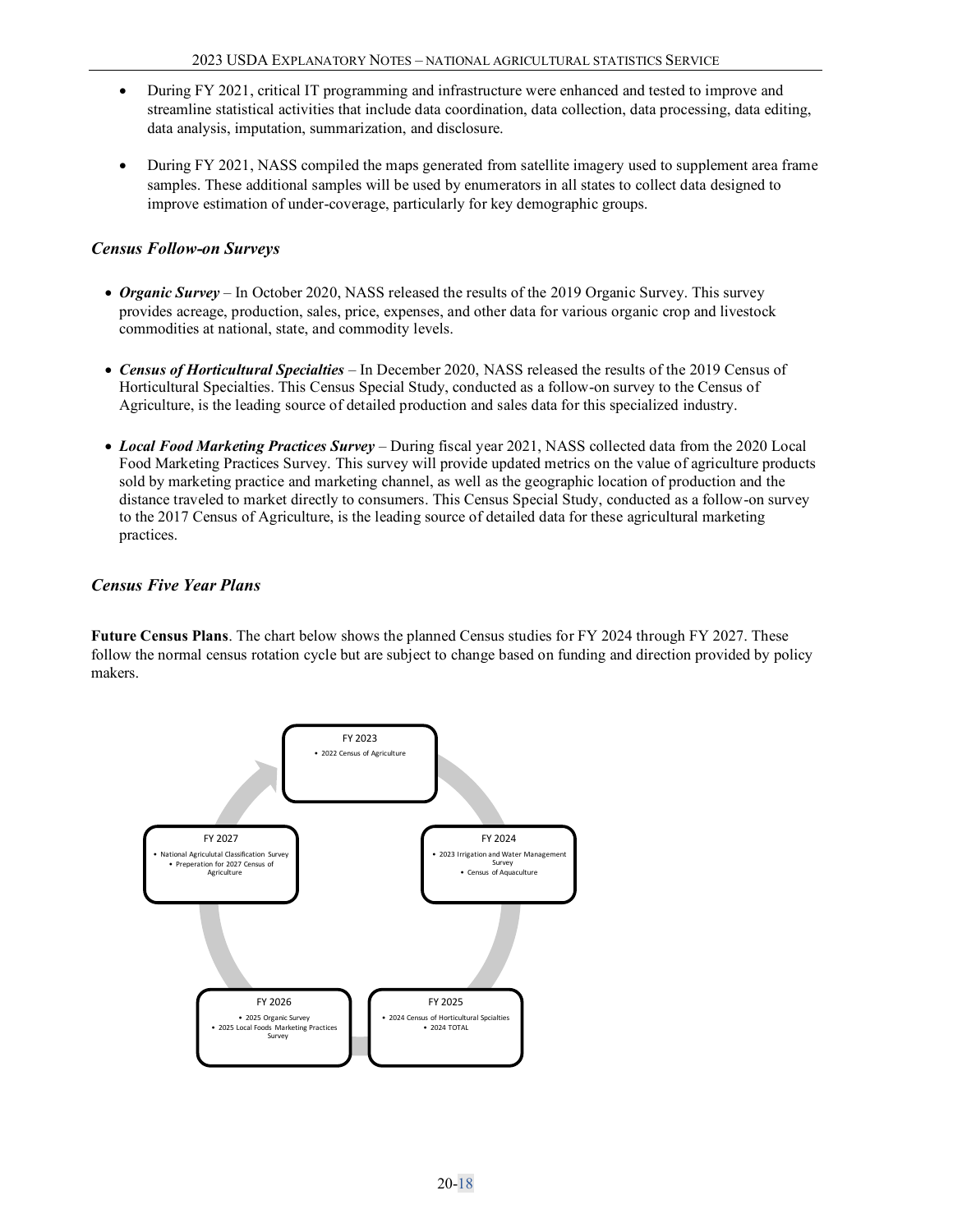## **ACTIVITIES COVERING BOTH AGRICULTURAL ESTIMATES & THE CENSUS OF AGRICULTURE**

### **Operational Transformations to Streamline Business Processes**

NASS continues to implement its three Strategic Initiatives to better align the agencies resources and effectiveness. The three initiatives link to the Agency's Strategic Plan.

- 1. Strategic Initiative 1: Customer Centric Data Interface focuses on creating an interface which will provide an opportunity to collect primary-sourced survey data as well as view other harmonized secondary sourced data, allowing respondents to make more informed enterprise-level decisions about their agricultural operation. We will deploy a portal for respondent access to survey information.
- 2. Strategic Initiative 2: Operation Model Re-Imagined focuses on improving the operating model with the goal of providing the same or more output with less inputs.
- 3. Strategic Initiative 3: Improving the Data User's Experience. The goal and objective of this project is to modernize and improve the NASS agricultural data user experience by creating access to data which allows users to interact with data at their level of comfort. We create a NASS data dissemination process and repository for economics, field crops, livestock, and aquaculture in addition to the milk and dairy data migrated in FY21.

## **USDA Cybersecurity Performance**

NASS continues to maintain a high level of security around its IT assets and data. The Agency maintains current Authority To Operate (ATO) on all its Federal Information Security Modernization Act (FISMA) systems. NASS manages risks in accordance with established Federal cybersecurity guidance. Weaknesses that cannot be mitigated within established timeframes are documented as Plans of Actions and Milestones (POA&M) and managed accordingly where none are delayed. NASS is in the process of enhancing its capabilities to ensure compliance with Executive Order 14028, "*Improving the Nation's Cybersecurity*".

## **Stakeholder Engagement/Information Technology Projects**

## *NASS Twitter Following*

In FY 2021, NASS increased its Twitter following from 37,900 followers to 48,100 for a net gain of about 10,200 followers. The @usda\_nass Twitter account team produced 656 tweets or replies on accurate, useful and timely topics, including 338 photos or data visualizations, 11 videos, and 106 links. NASS' tweets achieved over 3 million impressions and 35,454,800 engagements. NASS promoted programs through 8 paid advertisements on Twitter throughout the year. NASS continued its monthly #StatChat series on Twitter with 18 #StatChats during the year, inviting Twitter users to ask questions directly to NASS representatives following crop production, cattle, and hog report releases. The most popular topics during the year were from crop-related #StatChat Twitter discussions, the Crop-CASMA tool in March, June Ag/Area survey promotion, and launching the Hemp survey in October.

## **Using Email and Text Communications in Data Collection**

As part of NASS' data collection modernization efforts, NASS is working on improving its communications with agricultural producers by incorporating electronic options, such as email and text, to provide survey reminders and notifications with links that will facilitate easier access to NASS adaptively-designed web surveys. The NASS Enterprise Messaging Outreach (NEMO) System is a role-based fully integrated system being developed to standardize and automate use of text and email services in NASS data collections. NASS conducted an initial email test with a small-scale survey in October and is currently implementing improvements based on the results of this test. NASS plans to conduct additional testing of its email service in December 2021 with two Regional Fields Offices and a larger-scale test for the Census of Agriculture Web Test in January 2022. In Spring 2022, NASS plans to expand its efforts to sending messages for nationally-administered surveys and its External Project Agreements. In conjunction with the email component, NASS is also working to build its database of producers who consent to texting and plans to use this service in the 2022 Census of Agriculture. During FY 2022, NASS will continue developing policy to manage both text and email services as well as collaborate with the Public Affairs Office to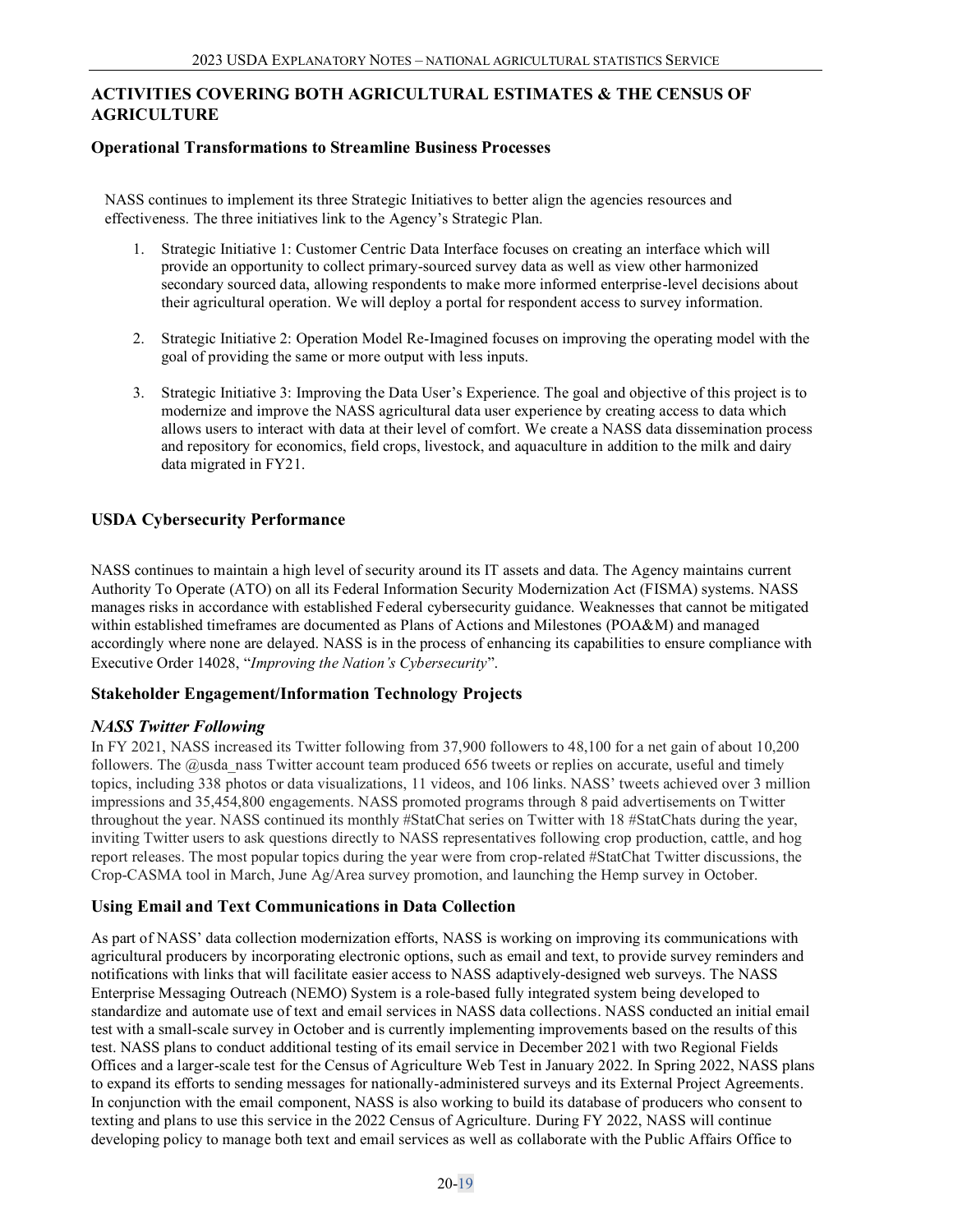outline a marketing and awareness campaign. Ultimately, this work can help to improve the customer experience with one-click access to NASS web surveys and expanded options for producers who prefer electronic communications. Using electronic survey reminders also costs less than mailed reminders and promotes earlier responses, reducing the need for more expensive follow-up methods.

### **Using Video Conferencing in Data Collection**

The pandemic has presented many challenges to data collection, including the suspension of face-to-face interviewing to ensure the safety of our enumerators and potential respondents. With the types of video conferencing tools and their usage increasing over the past year, NASS wanted to leverage tools to improve communication by conducting interviews and outreach via video. In FY 2021, NASS conducted a pilot study in the Northeast Region to evaluate the implementation and impact of using video conferencing for interviewing. While there were multiple video conferencing tools available, the pilot study focused on using the Government-licensed Zoom product which has encryption and FedRamp certification. The pilot study showed that video conferencing could be a beneficial tool for enumerators to utilize to maintain rapport and a connection with operations during the pandemic and beyond. For example, video conferencing can be used to conduct interviews when producer requests a virtual meeting, for complex surveys that are difficult to administer over the phone, and for interviewing large operations who discourage visitors to prevent disease. Based on the pilot study results, NASS documented its policy on utilizing video conferencing methods for data collections. In FY 2022, NASS will implement this new policy across all its regional offices and track measures to evaluate the use of video conferencing as a data collection tool to inform future improvements or changes needed. While it is anticipated only a small proportion of data collection interviews would be conducted via video, NASS will be able to offer this option for producers who prefer it or when needed to help NASS meet its mission to provide timely, accurate, and useful statistics in service to U.S. agriculture.

### **Quality Management Program**

#### *Paradata Analysis for Web Data Collection*

Collecting data via a self-administered web instrument poses unique design challenges not present in other interviewer-administered modes. Many factors must be carefully implemented to ensure web surveys are designed effectively to promote high quality data while minimizing burden. In FY 2021, NASS analyzed the web paradata (e.g., device type, help access, changing answers, where breakoffs occur, and where errors are triggered) for the Census of Agriculture Content Test. In FY 2022, NASS will conduct the Census of Agriculture Web Test and evaluate the corresponding web paradata. Evaluating the Census of Agriculture web instrument paradata will help NASS gain additional insight into the user experience across mobile and non-mobile device types, ensure an optimal user experience responding via web surveys, and identify any problematic areas. Issues found from the analysis of the paradata for the Census Web Test instrument will be useful in informing changes needed for the 2022 Census of Agriculture web instrument. Ultimately, this work can help in improving the customer experience during web collection, reducing respondent burden, and increasing the number of responses collected via NASS web instruments for the Census of Agriculture as well as our survey programs.

#### **Work Performed For Others – Reimbursable Program**

#### *Reimbursable Work for Federal, State, and Private Organizations*

NASS conducts surveys for and lends technical expertise to other Federal agencies, State governments, and private organizations on a reimbursable basis. Statistics generated meet special needs not covered by the NASS programs. In addition, statistical consultation by NASS staff members contributes to improvements in the overall quality and consistency of statistical information produced for the needs of other organizations. NASS provides support and assistance in the areas of questionnaire and sample design, data collection and editing, analysis of survey results, and training. NASS also provides technical consultation, support, and assistance to foreign countries desiring to enhance their statistical programs.

#### *External Project Agreements*

NASS partners extensively with external State and Federal governmental organizations, universities, and agricultural commodity organizations to provide high-quality, rigorous, and standardized statistical consultation. NASS provides statistical services on a fee-for-service basis and fully recovers all costs. To date, NASS has worked on more than 1,225 projects since beginning this centralized process in 2012, which includes about 93 such projects in FY 2021. NASS relies on the discretion of cooperators to fund these projects; however, the number of projects in FY 2022 is anticipated to be similar to past years.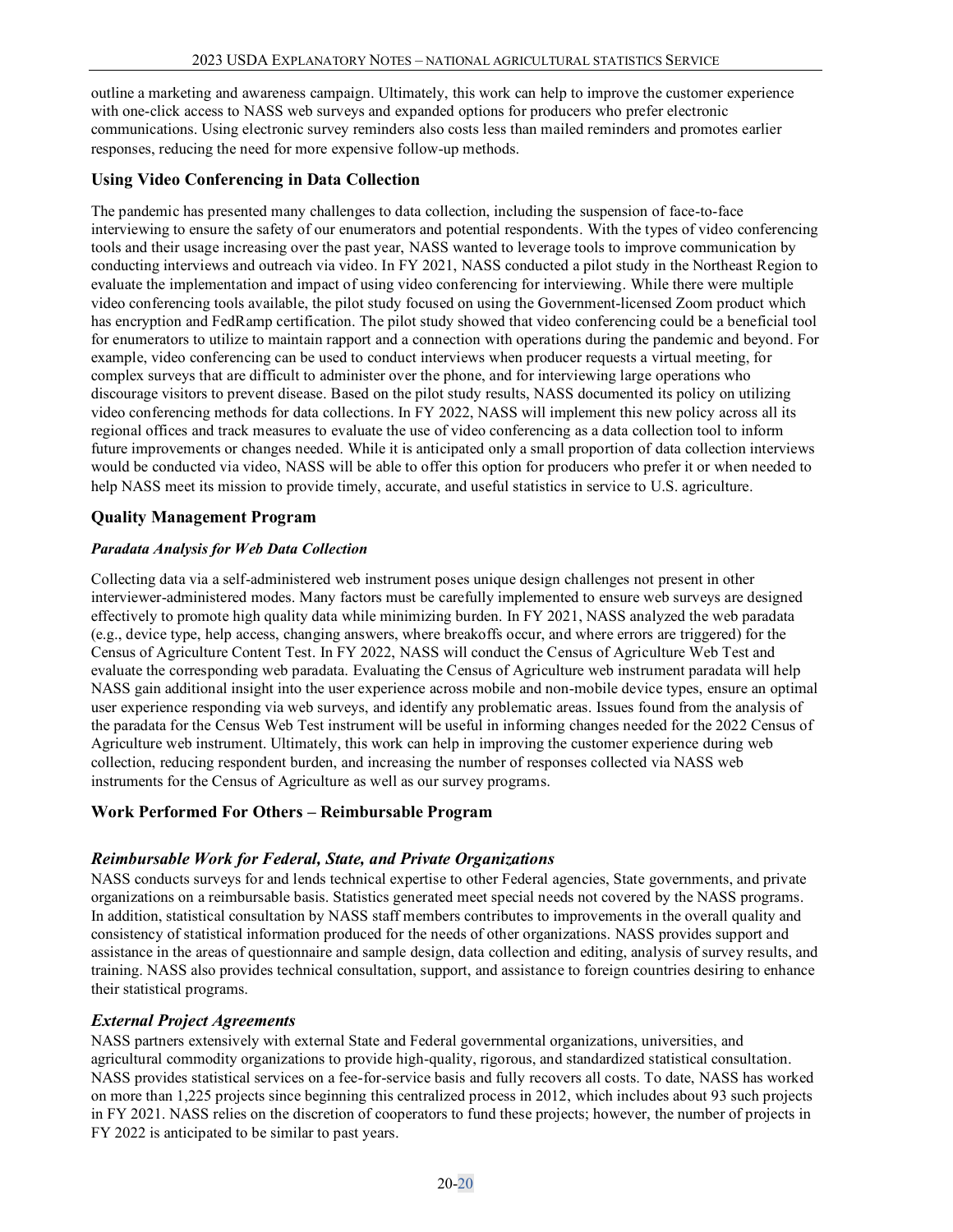## *The Agricultural Marketing Service (AMS) Pesticide Data Program (PDP)*

NASS will continue to provide sampling support to AMS and select AMS-PDP samples in FY-2022. The AMS-PDP Sampling Frame comprises terminal markets and large chain store food distribution centers. The Sampling and Frame Development Section (SFDS) in NASS' Methodology Division compiles the AMS-PDP sampling frame information supplied by State Department of Agriculture agencies prior to selecting the quarterly AMS-PDP samples using a probability-proportional-to-size technique*.* 

The AMS-PDP uses samples selected by SFDS to collect data on pesticide residue on commodities most commonly consumed by infants and children. The Environmental Protection Agency relies on sample results to conduct dietary risk assessments and to ensure pesticides residues – if any – are at safe levels. USDA uses the data to ascertain the relationship of pesticide residues to agricultural practices, to enhance USDA's Integrated Pest Management objectives and to work with growers to improve agricultural practices.

### *Agricultural Resources Management Survey (ARMS)*

ARMS is conducted annually in cooperation with the USDA's Economic Research Service (ERS). The survey provides data that enables NASS to publish chemical use statistics and provides ERS the ability to estimate farm income, conduct economic analysis relating to field crop chemical usage, estimate costs associated with producing agricultural commodities, and compile farm business and household financial data. Data collected support both agencies' estimation programs for farm production expenditures. ARMS Phase I target commodities for the 2022 crop year will be wheat (spring, durum, and winter). Phase II target commodities for the 2022 crop year are spring, durum, and winter wheat for the production practices, cost, and return data (PPCR) and potatoes for the production practices and return data (PPR). The 2023 ARMS Phase III, will focus on calendar year 2022 farm financial data for all types and sizes of farms.

### *County Cash Rents Survey*

Through the 2018 Farm Bill, the Conservation Reserve Program (CRP) rental rates are based on soil productivity and county average rental rates. USDA may use the NASS survey estimates relating to dryland cash rental rates when determining annual rental rates. NASS is required to conduct a survey no less than once a year on county average market dryland and irrigated cash rental rates. The 2022 County Cash Rents Survey is designed to collect statistically reliable county or state subdivision estimates of average market dry land and irrigated cash rental rates for cropland and pasture; and at least 20,000 acres cropland and pastureland per county. Data collected supports the Farm Service Agency's administration of payments for CRP.

## **Chemical Use Program**

## *Chemical Use Data is Useful to Federal Agencies and State and Local Governments.*

The NASS Chemical Use program provides chemical usage statistics to enable informed, science-based decisions. Through various programs and activities, NASS provides data that other Federal agencies, as well as State and local governments rely on to protect the U.S. food supply, agricultural production and water quality. NASS' agricultural chemical use database is USDA's official source of statistics about on-farm and post-harvest fertilizer and pesticide use and pest management practices. It encompasses surveys looking at chemical use by producers of fruits, vegetables, field crops, livestock, and other animals and crops. The database also includes post-harvest chemical use, obtained by surveying storage facilities, processors, packers and shippers.

- *Chemical Use Database*. To create the database, NASS surveys fruit and vegetable producers to determine use of fertilizers, herbicides, insecticides and other pesticides; each chemical produced is classified by its active ingredients. The data collected includes acreage of the targeted commodities grown during the year and treated with chemical applications; the name, amount and method of application of all chemical products applied; and the operation's pest management practices.
- *Redesigned Chemical Use Program.* In FY 2011, NASS redesigned the chemical and fertilizer use program to continue, but with a reduced frequency. Since 2014, funding was restored, and the chemical and fertilizer program returned to full frequency with the Fruit Chemical Use Survey and the Vegetable Chemical Use Survey being conducted in alternating years. In 2014, the Vegetable Chemical Use survey was conducted after last being conducted in 2010. Data from the Vegetable Chemical Use Survey was released in August 2015. The 2021 Fruit Chemical Use survey is currently being conducted with data collection continuing through January 2022. The Vegetable Chemical Use Survey was last conducted in 2020 and will be conducted again in 2022. Data from the Vegetable Chemical Use Survey was released in August 2021. The chemical and fertilizer use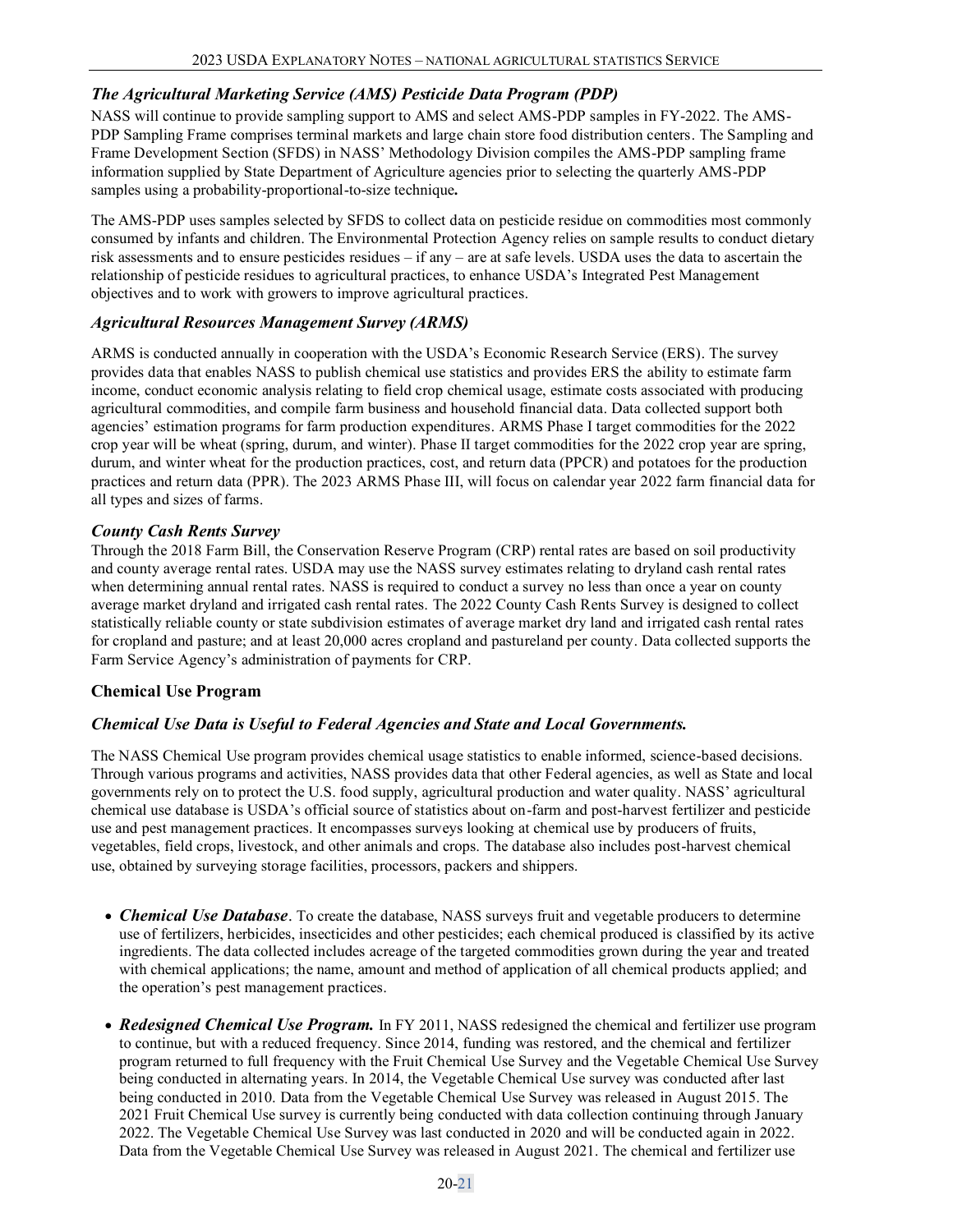survey is also coordinated in conjunction with ARMS for row crops and other crops. The program added additional pesticide management questions to both Fruit and Vegetable Chemical Use survey since 2018 on behalf of the Office of the Chief Economist – Office of Pesticide Management Policy.

## *2022 Conservation Practice Adoption & Motivation Study*

During FY 2022, NASS will support USDA's Natural Resources Conservation Service (NRCS) with a series of surveys to capture and measure the state of their programs. NASS will conduct this survey in 2022, information that has never been asked of U.S. producers before. The survey data will help NRCS and the US Agriculture sector understand conservation practice adoption and motivation to better examine key facts to help improve NRCS programs. NASS will survey producers with two versions (cropping practices and livestock practices) in 2022.

NRCS conservation programs seek to leverage long-term changes in the use of crop, livestock, pasture and forestry practices that conservation resources protect the environment by providing technical and financial assistance to producers/landlords who agree to adopt or install best conservation practices.

For structural practices (e.g., terraces, grassed waterways), NRCS provides technical and financial assistance that covers part of the cost of initial installation. Producers must maintain these practices over their useful life (usually 10-15 years).

For management practices (e.g., no-till, cover crops), NRCS provides technical and financial assistance that covers part of application cost. These practices typically have a one-year useful life. NRCS programs typically provide financial assistance over a period three-five years. Once the contract ends, the producer/landowners have no further obligation to continue applying these annual practices.

What has been difficult for NRCS to track are producers who may have already applied basic conservation practices that received financial assistance for an ongoing maintenance of existing practices. The plan is to measure the producers that are not using NRCS program technical and financial assistance to enhance the function of existing practices through the Conservation Stewardship Program. While NRCS seeks to leverage long-term changes for their programs in conservation behavior, farmers and landowners eventually decide whether to continue or expand adoption without financial assistance. NASS will present to NRCS a method of tracking and monitoring programs in a way that currently does not exist.

#### *2022 National Animal Health Monitoring System Bison Study*

In partnership with Animal and Plant Health Inspection Service – National Animal Health Monitoring System (APHIS-NAHMS), NASS will conduct a Bison Study in FY 2022. NASS will provide APHIS-NAHMS with a special tabulation from its most current Sampling Frame, including updates from the 2017 Census of Agriculture. The tabulations will include numbers of operations with one or more bison owned.

This survey will use the following data collection modes: mail, paper-assisted self-interview (PASI) and computerassisted self-interview (CASI), with a computer-assisted telephone interview (CATI) follow-up.

## *2022 Feral Swine Survey*

The Animal and Plant Health Inspection Service (APHIS) Wildlife Service is a multi-faceted agency with a broad mission area that includes protecting and promoting U.S. agricultural health, regulating genetically engineered organisms, administering the Animal Welfare Act, and carrying out wildlife damage management activities. These efforts support the overall mission of USDA, which is to protect and promote food, agriculture, natural resources, and related issues. Free-ranging populations of feral swine exist in 35 states, and nationwide estimated population is approximately 5 million animals. Feral swine damage pastures, agricultural crops, lawns, landscaping, and natural areas due to feeding, rooting, wallowing, grazing, and trampling activities. Feral swine are reservoirs of many diseases and act as a host of parasites that can negatively impact agricultural animals, especially swine. The goal of APHIS Wildlife Service is to manage the population of feral swine to minimize feral swine damage in U.S. agriculture. The agreement between NASS and APHIS Wildlife Service will help to evaluate alternatives for reducing damage and risk to human health and safety.

Over the past six years NASS has partnered with APHIS Wildlife Service to alternate the commodity rotation of crop and livestock operations for the Feral Swine Survey. In FY 2022, the Feral Swine Survey will target crop producers.

## *2022 Hemp Acreage and Production Survey*